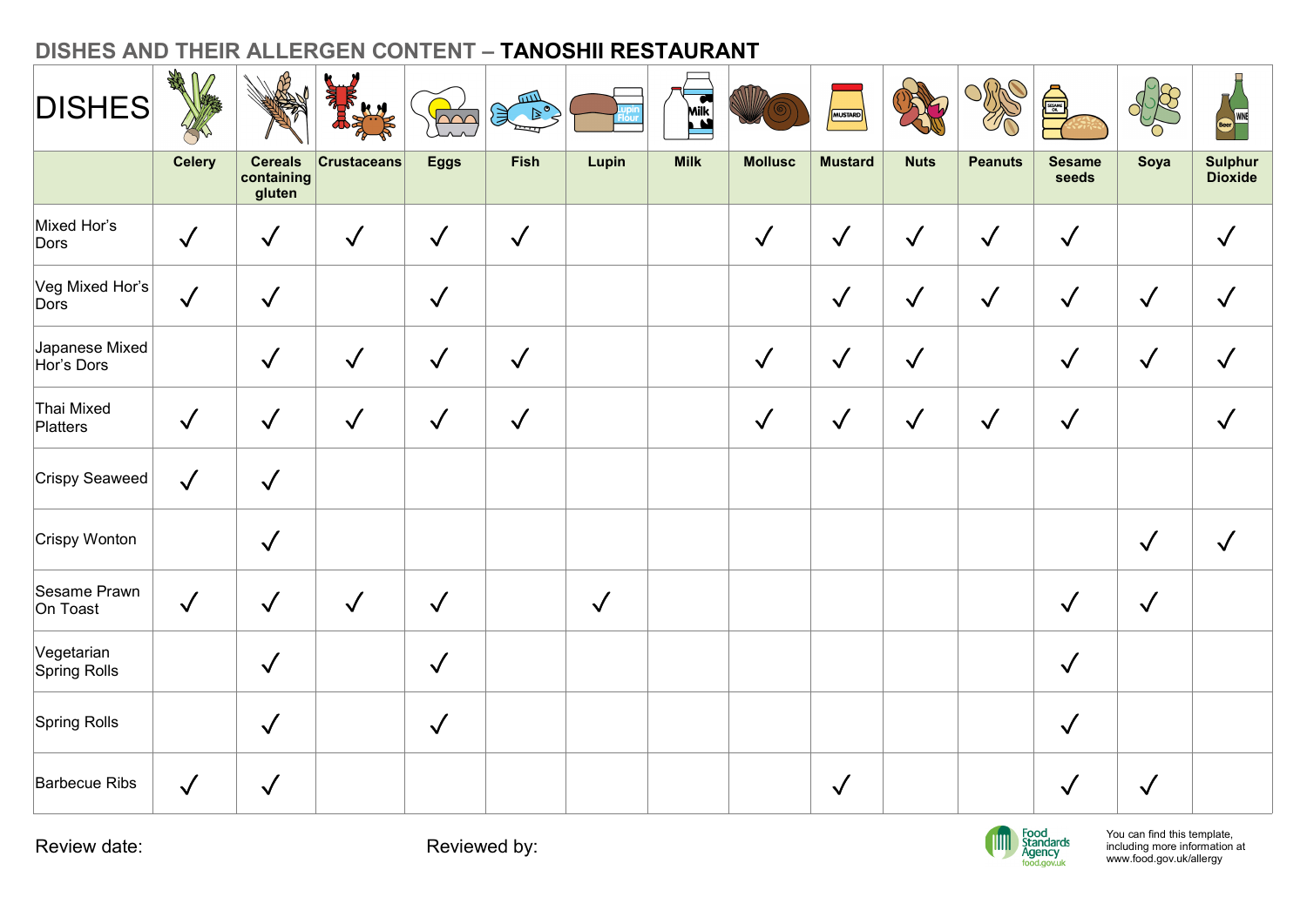|                                | $\frac{1}{2}$<br>$\sqrt{2}$ |                                        |                    |                                        |                                                                                   | DISHES AND THEIR ALLERGEN CONTENT - TANOSHII RESTAURANT |             |                |                |              |                |                                            |                                                                                         |                                  |
|--------------------------------|-----------------------------|----------------------------------------|--------------------|----------------------------------------|-----------------------------------------------------------------------------------|---------------------------------------------------------|-------------|----------------|----------------|--------------|----------------|--------------------------------------------|-----------------------------------------------------------------------------------------|----------------------------------|
| <b>DISHES</b>                  |                             |                                        |                    | $\overline{\triangle\curvearrowright}$ | للنتكر<br>$\left( \begin{matrix} 1 & 0 \\ 0 & 1 \end{matrix} \right)$<br>$\equiv$ |                                                         | Milk        |                | MUSTARD        |              | R              | SESAME                                     | 858<br>'n                                                                               | Beer                             |
|                                | <b>Celery</b>               | <b>Cereals</b><br>containing<br>gluten | <b>Crustaceans</b> | <b>Eggs</b>                            | <b>Fish</b>                                                                       | Lupin                                                   | <b>Milk</b> | <b>Mollusc</b> | <b>Mustard</b> | <b>Nuts</b>  | <b>Peanuts</b> | <b>Sesame</b><br>seeds                     | Soya                                                                                    | <b>Sulphur</b><br><b>Dioxide</b> |
| Capital Ribs with              | $\sqrt{ }$                  | $\checkmark$                           |                    |                                        | $\checkmark$                                                                      |                                                         |             |                | $\checkmark$   |              |                | $\checkmark$                               | $\checkmark$                                                                            | $\sqrt{}$                        |
| Ribs Thai Style<br>with Chilli | $\sqrt{}$                   | $\checkmark$                           |                    |                                        |                                                                                   |                                                         |             |                | $\checkmark$   |              |                | $\checkmark$                               | $\checkmark$                                                                            | $\checkmark$                     |
| Ribs Peppercorn<br>with Chilli | $\checkmark$                | $\checkmark$                           |                    |                                        |                                                                                   |                                                         |             |                | $\sqrt{ }$     |              |                | $\checkmark$                               | $\checkmark$                                                                            | $\checkmark$                     |
| Satay Chicken                  | $\sqrt{}$                   | $\checkmark$                           | $\checkmark$       |                                        |                                                                                   |                                                         |             |                | $\sqrt{}$      | $\checkmark$ | $\sqrt{}$      | $\checkmark$                               | $\checkmark$                                                                            | $\checkmark$                     |
| Satay Prawns                   | $\checkmark$                | $\checkmark$                           | $\checkmark$       |                                        |                                                                                   |                                                         |             |                | $\sqrt{}$      | $\checkmark$ | $\checkmark$   | $\checkmark$                               | $\checkmark$                                                                            | $\checkmark$                     |
| Satay Beef                     | $\sqrt{}$                   | $\checkmark$                           | $\checkmark$       |                                        |                                                                                   |                                                         |             |                | $\checkmark$   | $\checkmark$ | $\sqrt{}$      | $\checkmark$                               | $\checkmark$                                                                            | $\checkmark$                     |
| Satay<br>Vegetables            | $\sqrt{ }$                  | $\checkmark$                           | $\checkmark$       |                                        |                                                                                   |                                                         |             |                | $\sqrt{ }$     | $\checkmark$ | $\checkmark$   | $\sqrt{ }$                                 | $\checkmark$                                                                            | $\checkmark$                     |
| Chive & Shrimps<br>Gyoza       |                             | $\checkmark$                           | $\sqrt{ }$         | $\checkmark$                           |                                                                                   |                                                         |             |                |                |              |                | $\checkmark$                               | $\checkmark$                                                                            | $\checkmark$                     |
| Chicken Gyoza                  |                             | $\sqrt{2}$                             |                    |                                        |                                                                                   |                                                         |             |                |                |              |                | $\checkmark$                               | $\checkmark$                                                                            | $\sqrt{}$                        |
| Pork Gyoza                     |                             | $\sqrt{2}$                             |                    |                                        |                                                                                   |                                                         |             |                |                |              |                | $\sqrt{ }$                                 | $\checkmark$                                                                            | $\checkmark$                     |
| Review date:                   |                             |                                        |                    |                                        | Reviewed by:                                                                      |                                                         |             |                |                |              | <b>TITLE</b>   | Food<br>Standards<br>Agency<br>food.gov.uk | You can find this template,<br>including more information at<br>www.food.gov.uk/allergy |                                  |

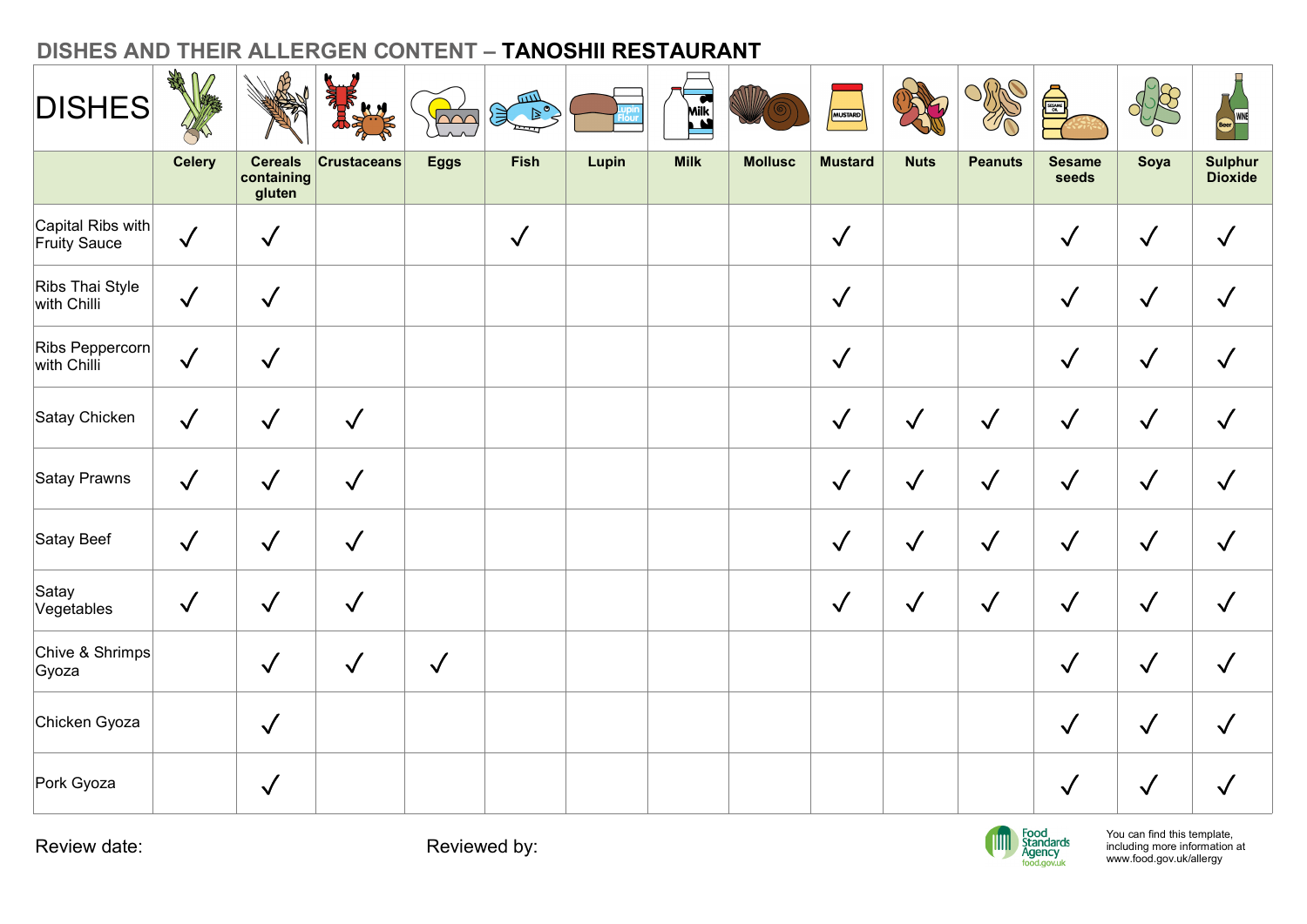| DISHES AND THEIR ALLERGEN CONTENT - TANOSHII RESTAURANT<br><b>DISHES</b> | $\sqrt{2}$    |                                        |                    | $\overline{\triangle\curvearrowright}$ | لللتكر<br>$\left( \begin{matrix} 0 & 0 \\ 0 & 0 \end{matrix} \right)$<br>ष्पा |       | Milk        |                | MUSTARD        |              | S              | <b>Alliance</b>                            | $\sqrt{58}$<br>'n                                                                       | Beer                             |
|--------------------------------------------------------------------------|---------------|----------------------------------------|--------------------|----------------------------------------|-------------------------------------------------------------------------------|-------|-------------|----------------|----------------|--------------|----------------|--------------------------------------------|-----------------------------------------------------------------------------------------|----------------------------------|
|                                                                          | <b>Celery</b> | <b>Cereals</b><br>containing<br>gluten | <b>Crustaceans</b> | <b>Eggs</b>                            | <b>Fish</b>                                                                   | Lupin | <b>Milk</b> | <b>Mollusc</b> | <b>Mustard</b> | <b>Nuts</b>  | <b>Peanuts</b> | <b>Sesame</b><br>seeds                     | Soya                                                                                    | <b>Sulphur</b><br><b>Dioxide</b> |
| Vegetables<br>Gyoza                                                      |               | $\checkmark$                           |                    |                                        |                                                                               |       |             |                |                |              |                | $\checkmark$                               | $\checkmark$                                                                            | $\checkmark$                     |
| Deep Fried Crab<br>Claws                                                 | $\sqrt{}$     | $\checkmark$                           | $\checkmark$       | $\checkmark$                           |                                                                               |       |             |                |                | $\checkmark$ |                |                                            | $\checkmark$                                                                            | $\checkmark$                     |
| Deep Fried<br>Prawn<br>Peppercorn                                        | $\sqrt{}$     | $\checkmark$                           | $\checkmark$       | $\checkmark$                           |                                                                               |       |             |                |                | $\checkmark$ |                |                                            |                                                                                         | $\checkmark$                     |
| Prawn Crackers                                                           |               | $\checkmark$                           | $\checkmark$       |                                        |                                                                               |       |             |                |                |              |                |                                            |                                                                                         |                                  |
| Tea Smoked<br>Chicken                                                    | $\checkmark$  | $\checkmark$                           | $\sqrt{ }$         |                                        |                                                                               |       |             |                |                |              |                | $\checkmark$                               | $\checkmark$                                                                            | $\sqrt{ }$                       |
| Sea Salted<br>Edamame                                                    |               |                                        |                    |                                        |                                                                               |       |             |                |                |              |                |                                            | $\checkmark$                                                                            |                                  |
| Vegetarian<br>Sweet Tofu<br>Wrap                                         |               | $\checkmark$                           |                    |                                        |                                                                               |       |             |                |                |              |                | $\sqrt{ }$                                 | $\checkmark$                                                                            |                                  |
| Review date:                                                             |               |                                        |                    |                                        | Reviewed by:                                                                  |       |             |                |                |              | <b>TITT</b>    | Food<br>Standards<br>Agency<br>food.gov.uk | You can find this template,<br>including more information at<br>www.food.gov.uk/allergy |                                  |
|                                                                          |               |                                        |                    |                                        |                                                                               |       |             |                |                |              |                |                                            |                                                                                         |                                  |

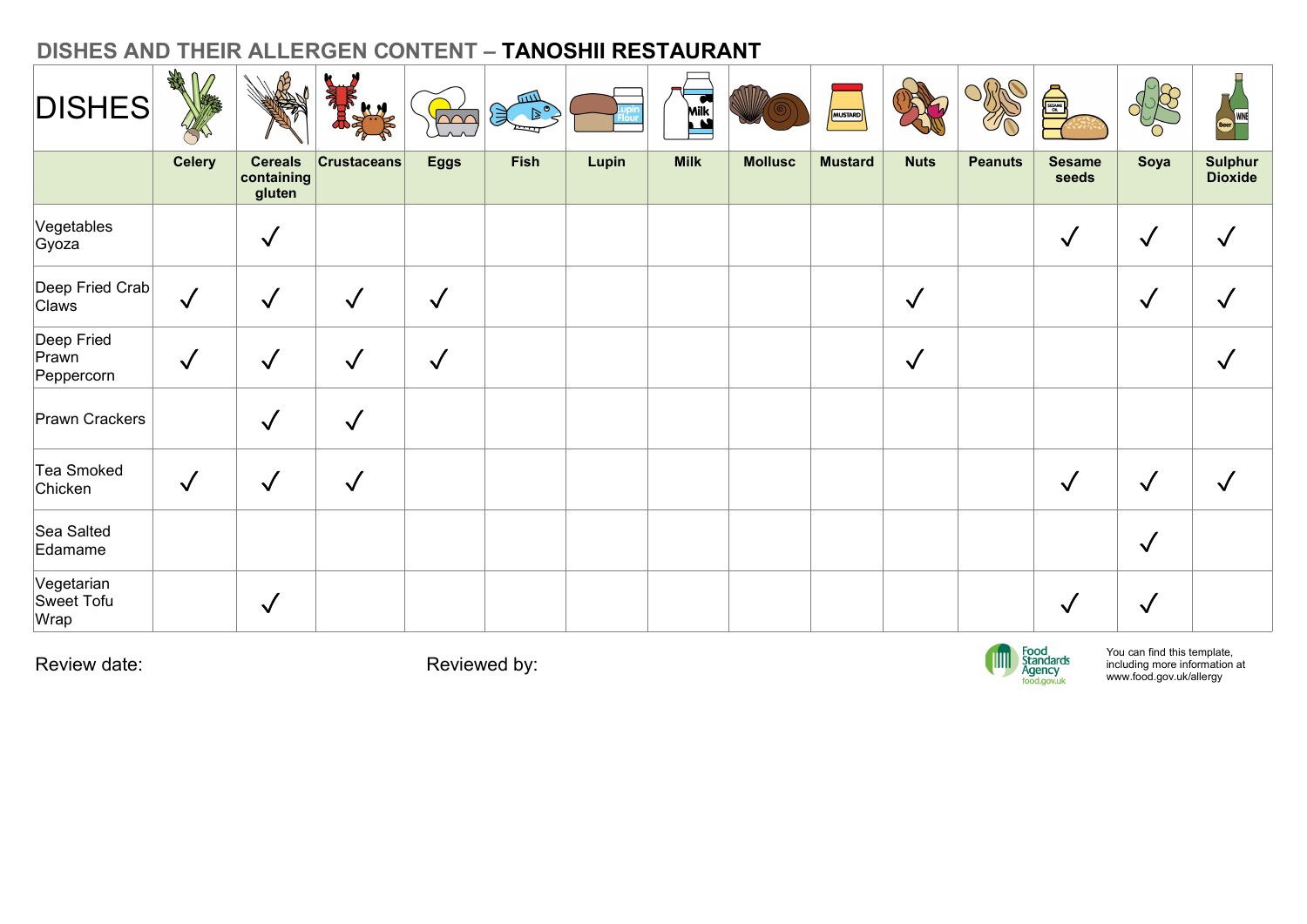| <b>DISHES</b>                    | 我儿            |                                                |                    | $\overline{\triangle\curvearrowright}$ | للاللا<br>$\mathbb{R}^{\circ}$<br>$\equiv$ |       | Milk         |                | MUSTARD        |             | R              | SESAME                 | $\sqrt{58}$<br>'n | Beer<br>Beer              |
|----------------------------------|---------------|------------------------------------------------|--------------------|----------------------------------------|--------------------------------------------|-------|--------------|----------------|----------------|-------------|----------------|------------------------|-------------------|---------------------------|
|                                  | <b>Celery</b> | <b>Cereals</b><br>$ $ containing $ $<br>gluten | <b>Crustaceans</b> | <b>Eggs</b>                            | Fish                                       | Lupin | <b>Milk</b>  | <b>Mollusc</b> | <b>Mustard</b> | <b>Nuts</b> | <b>Peanuts</b> | <b>Sesame</b><br>seeds | Soya              | Sulphur<br><b>Dioxide</b> |
| Spicy Garlic<br>Drumsticks       |               | $\checkmark$                                   |                    |                                        |                                            |       |              |                |                |             |                | $\checkmark$           | $\checkmark$      | $\checkmark$              |
| Pumpkin<br>Croquette             |               | $\checkmark$                                   |                    | $\checkmark$                           |                                            |       |              |                |                |             |                |                        | $\checkmark$      |                           |
| Age Dashi Tofu                   | $\checkmark$  | $\checkmark$                                   |                    |                                        | $\checkmark$                               |       |              | $\checkmark$   |                |             |                | $\checkmark$           | $\checkmark$      |                           |
| Panko Honey<br>King Prawn        |               | $\checkmark$                                   | $\checkmark$       | $\checkmark$                           |                                            |       |              |                |                |             |                |                        | $\checkmark$      |                           |
| Chinese Green<br>w/ Oyster sauce |               | $\checkmark$                                   |                    |                                        |                                            |       | $\checkmark$ | $\sqrt{ }$     |                |             |                | $\checkmark$           | $\checkmark$      |                           |
| Char-grilled<br>Chicken Yakitori |               | $\checkmark$                                   |                    |                                        |                                            |       |              |                |                |             |                |                        | $\sqrt{ }$        |                           |
| Deep Fried Soft<br>Shell Crab    |               | $\checkmark$                                   | $\checkmark$       |                                        | $\sqrt{ }$                                 |       | $\checkmark$ | $\checkmark$   |                |             |                |                        |                   | $\checkmark$              |
| Chicken Kara-<br>age             |               | $\checkmark$                                   |                    | $\sqrt{ }$                             |                                            |       |              |                | $\checkmark$   |             |                |                        | $\checkmark$      |                           |
| Spicy Calamari<br>Rings          |               | $\sqrt{2}$                                     |                    |                                        |                                            |       |              | $\checkmark$   | $\sqrt{ }$     |             |                |                        | $\checkmark$      | $\sqrt{2}$                |
| Seaweed Salad                    |               |                                                |                    |                                        |                                            |       |              |                |                |             |                |                        |                   |                           |

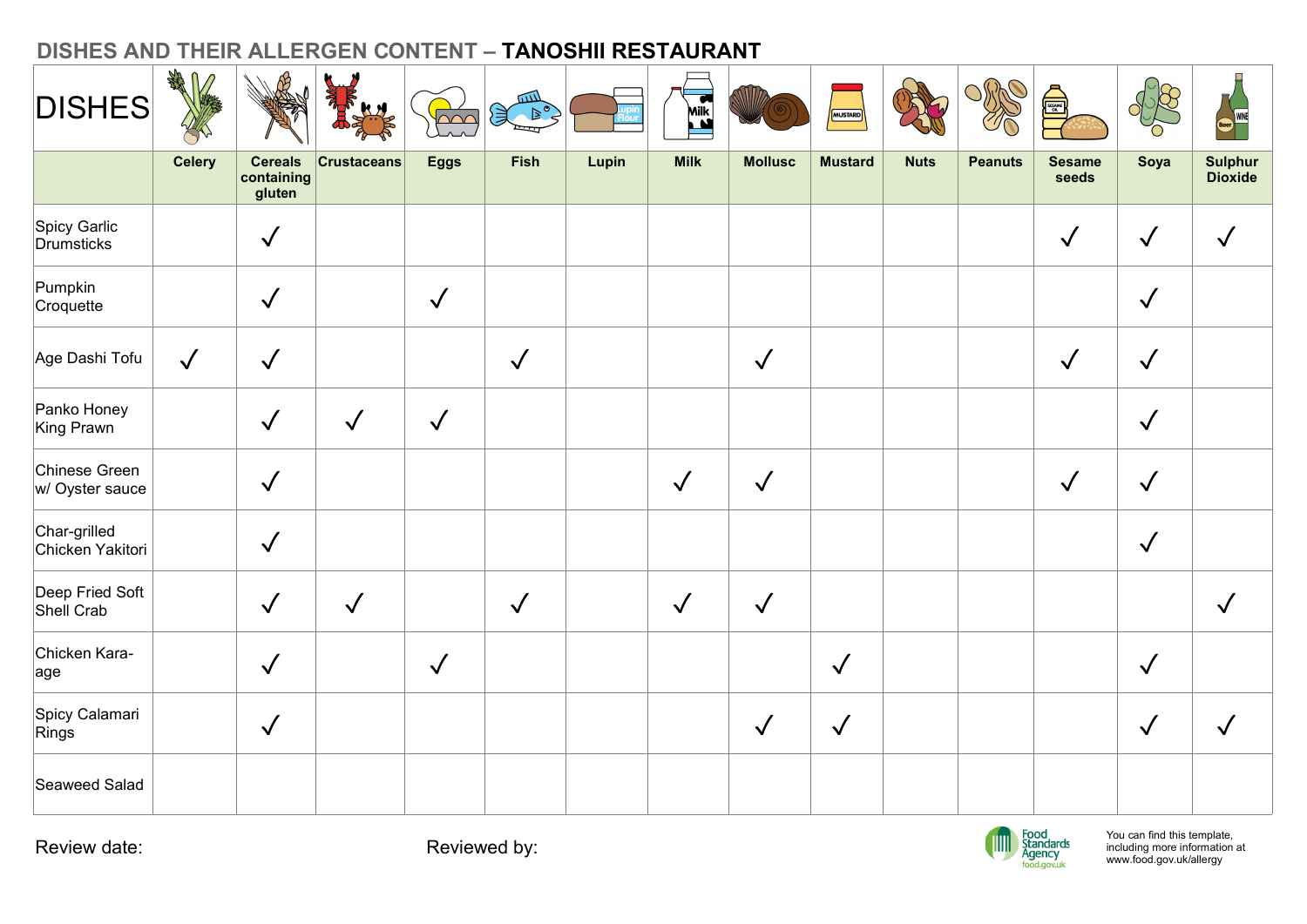| <b>Cereals</b><br><b>Milk</b><br>Sulphur<br><b>Celery</b><br><b>Crustaceans</b><br><b>Eggs</b><br><b>Fish</b><br><b>Mollusc</b><br><b>Mustard</b><br><b>Nuts</b><br><b>Sesame</b><br>Lupin<br><b>Peanuts</b><br>Soya<br>containing<br><b>Dioxide</b><br>seeds<br>gluten<br>Dragon<br>$\sqrt{ }$<br>$\checkmark$<br>$\checkmark$<br>$\checkmark$<br>$\checkmark$<br>Whiskers Prawn<br>Wasabi Mayo<br>$\sqrt{2}$<br>$\checkmark$<br>$\checkmark$<br>$\sqrt{}$<br>$\checkmark$<br>Prawn<br>Har Kau<br>$\checkmark$<br>$\checkmark$<br>$\sqrt{}$<br>$\checkmark$<br>$\checkmark$<br>Siu Mai<br>$\checkmark$<br>$\checkmark$<br>$\checkmark$<br>$\checkmark$<br>$\checkmark$<br>Potato Wrapped<br>$\checkmark$<br>$\checkmark$<br>$\checkmark$<br>$\checkmark$<br>Shrimp<br>Crispy Aromatic<br>Duck<br>$\checkmark$<br>$\sqrt{ }$<br>$\checkmark$<br>$\checkmark$<br>$\checkmark$<br>Vegetarian<br>$\sqrt{}$<br>$\checkmark$<br>$\checkmark$<br>$\checkmark$<br>Aromatic Duck<br>Mussels in Black<br>$\checkmark$<br>$\checkmark$<br>$\checkmark$<br>Bean Sauce | <b>DISHES</b> | A |  | $\triangle \triangle C$ | للاتير<br>$\mathcal{F}^{\mathcal{A}}$<br>ख्य | Milk | MUSTARD | $O_{\!R\!R}$ | <b>ANGEL</b> | $\frac{1}{2}$ | Reer<br>Reer |
|------------------------------------------------------------------------------------------------------------------------------------------------------------------------------------------------------------------------------------------------------------------------------------------------------------------------------------------------------------------------------------------------------------------------------------------------------------------------------------------------------------------------------------------------------------------------------------------------------------------------------------------------------------------------------------------------------------------------------------------------------------------------------------------------------------------------------------------------------------------------------------------------------------------------------------------------------------------------------------------------------------------------------------------------------------|---------------|---|--|-------------------------|----------------------------------------------|------|---------|--------------|--------------|---------------|--------------|
|                                                                                                                                                                                                                                                                                                                                                                                                                                                                                                                                                                                                                                                                                                                                                                                                                                                                                                                                                                                                                                                            |               |   |  |                         |                                              |      |         |              |              |               |              |
|                                                                                                                                                                                                                                                                                                                                                                                                                                                                                                                                                                                                                                                                                                                                                                                                                                                                                                                                                                                                                                                            |               |   |  |                         |                                              |      |         |              |              |               |              |
|                                                                                                                                                                                                                                                                                                                                                                                                                                                                                                                                                                                                                                                                                                                                                                                                                                                                                                                                                                                                                                                            |               |   |  |                         |                                              |      |         |              |              |               |              |
|                                                                                                                                                                                                                                                                                                                                                                                                                                                                                                                                                                                                                                                                                                                                                                                                                                                                                                                                                                                                                                                            |               |   |  |                         |                                              |      |         |              |              |               |              |
|                                                                                                                                                                                                                                                                                                                                                                                                                                                                                                                                                                                                                                                                                                                                                                                                                                                                                                                                                                                                                                                            |               |   |  |                         |                                              |      |         |              |              |               |              |
|                                                                                                                                                                                                                                                                                                                                                                                                                                                                                                                                                                                                                                                                                                                                                                                                                                                                                                                                                                                                                                                            |               |   |  |                         |                                              |      |         |              |              |               |              |
|                                                                                                                                                                                                                                                                                                                                                                                                                                                                                                                                                                                                                                                                                                                                                                                                                                                                                                                                                                                                                                                            |               |   |  |                         |                                              |      |         |              |              |               |              |
|                                                                                                                                                                                                                                                                                                                                                                                                                                                                                                                                                                                                                                                                                                                                                                                                                                                                                                                                                                                                                                                            |               |   |  |                         |                                              |      |         |              |              |               |              |
|                                                                                                                                                                                                                                                                                                                                                                                                                                                                                                                                                                                                                                                                                                                                                                                                                                                                                                                                                                                                                                                            |               |   |  |                         |                                              |      |         |              |              |               |              |

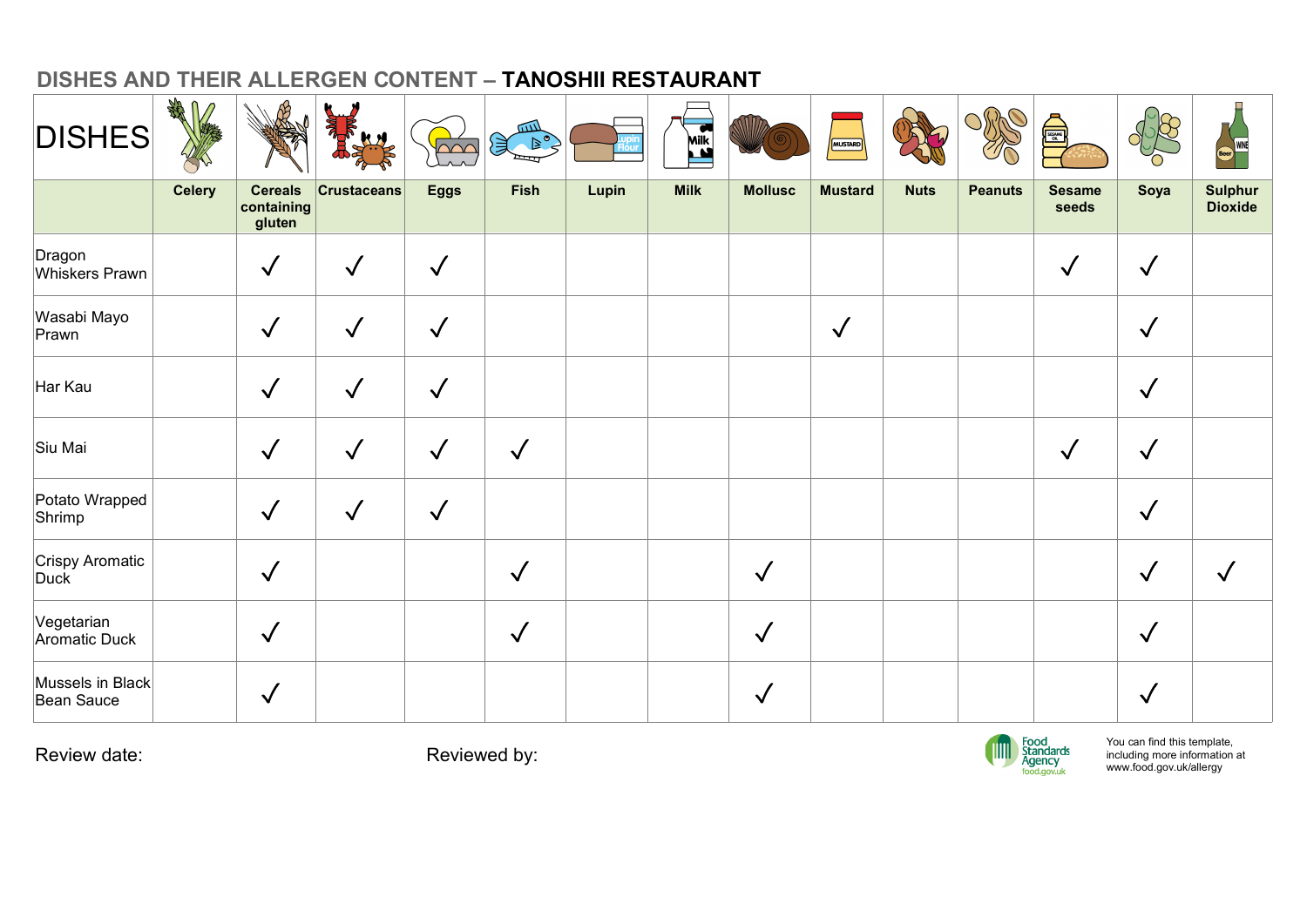| DISHES AND THEIR ALLERGEN CONTENT - TANOSHII RESTAURANT<br><b>DISHES</b> | 1 绿           |                                        |                 | $\overline{\triangle\curvearrowright}$ | سه<br>$\mathcal{F}$<br>ष्प |       | Milk        |                | MUSTARD        |             | <b>SEP</b>     | SSAME)                 | R<br>O       | <b>Ecer</b>               |
|--------------------------------------------------------------------------|---------------|----------------------------------------|-----------------|----------------------------------------|----------------------------|-------|-------------|----------------|----------------|-------------|----------------|------------------------|--------------|---------------------------|
|                                                                          | <b>Celery</b> | <b>Cereals</b><br>containing<br>gluten | $ $ Crustaceans | <b>Eggs</b>                            | Fish                       | Lupin | <b>Milk</b> | <b>Mollusc</b> | <b>Mustard</b> | <b>Nuts</b> | <b>Peanuts</b> | <b>Sesame</b><br>seeds | Soya         | Sulphur<br><b>Dioxide</b> |
| Ebi Tempura                                                              |               | $\checkmark$                           | $\checkmark$    | $\sqrt{}$                              |                            |       |             | $\checkmark$   |                |             |                |                        | $\checkmark$ | $\checkmark$              |
| Yasai Tempura                                                            |               | $\checkmark$                           | $\checkmark$    | $\sqrt{}$                              |                            |       |             | $\sqrt{}$      |                |             |                |                        | $\checkmark$ | $\checkmark$              |
| Mixed Tempura                                                            |               | $\checkmark$                           | $\sqrt{}$       | $\sqrt{}$                              |                            |       |             | $\checkmark$   |                |             |                |                        | $\checkmark$ | $\checkmark$              |
| Hot and Sour<br>Soup                                                     | $\checkmark$  | $\checkmark$                           | $\sqrt{2}$      | $\sqrt{}$                              |                            |       |             |                |                |             |                |                        | $\checkmark$ |                           |
| Chicken &<br>Mushroom Soup                                               | $\sqrt{2}$    | $\sqrt{2}$                             |                 |                                        |                            |       |             |                |                |             |                | $\checkmark$           | $\checkmark$ |                           |
| Won Ton Soup                                                             |               | $\checkmark$                           | $\checkmark$    | $\checkmark$                           |                            |       |             |                |                |             |                |                        | $\checkmark$ |                           |
| Chicken<br>Sweetcorn soup                                                | $\checkmark$  | $\checkmark$                           |                 | $\checkmark$                           |                            |       |             |                |                |             |                |                        | $\checkmark$ |                           |
| Crab Meat<br>Sweetcorn soup                                              | $\sqrt$       | $\checkmark$                           | $\checkmark$    | $\sqrt{}$                              |                            |       |             |                |                |             |                |                        | $\checkmark$ |                           |
| Tom Yum<br>Chicken                                                       |               | $\checkmark$                           |                 |                                        | $\sqrt{2}$                 |       |             |                |                |             |                |                        | $\checkmark$ |                           |
| Tom Yum Prawn                                                            |               | $\checkmark$                           | $\checkmark$    |                                        | $\checkmark$               |       |             |                |                |             |                |                        | $\checkmark$ |                           |

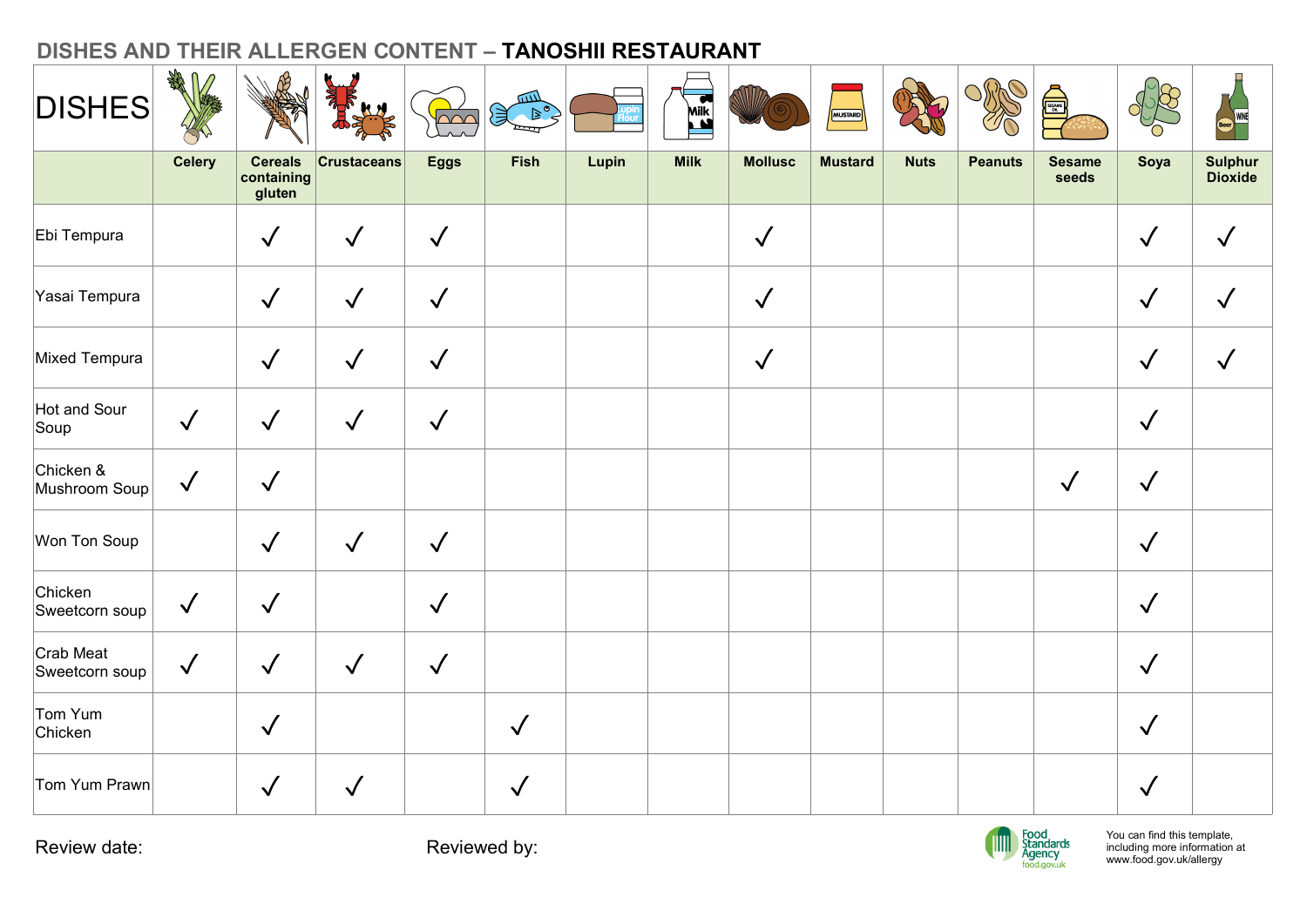|                                                 | AR<br>REF     |                                        |                 |                                   | سه                                       | DISHES AND THEIR ALLERGEN CONTENT - TANOSHII RESTAURANT |             |                |                |             |                |                                            |                                                                                         |                           |
|-------------------------------------------------|---------------|----------------------------------------|-----------------|-----------------------------------|------------------------------------------|---------------------------------------------------------|-------------|----------------|----------------|-------------|----------------|--------------------------------------------|-----------------------------------------------------------------------------------------|---------------------------|
| <b>DISHES</b>                                   |               |                                        |                 | $\overline{\triangle\triangle C}$ | $\left(\frac{1}{2}\right)^{2}$<br>ष्ट्या |                                                         | Milk        |                | MUSTARD        |             | <b>SEP</b>     | SESAME                                     | R<br>O                                                                                  | <b>Beer</b>               |
|                                                 | <b>Celery</b> | <b>Cereals</b><br>containing<br>gluten | $ $ Crustaceans | <b>Eggs</b>                       | Fish                                     | Lupin                                                   | <b>Milk</b> | <b>Mollusc</b> | <b>Mustard</b> | <b>Nuts</b> | <b>Peanuts</b> | <b>Sesame</b><br>seeds                     | Soya                                                                                    | Sulphur<br><b>Dioxide</b> |
| Tom Yum<br>Vegetables                           |               | $\checkmark$                           | $\checkmark$    |                                   | $\checkmark$                             |                                                         |             |                |                |             |                |                                            | $\checkmark$                                                                            |                           |
| Tom Kha<br>Chicken                              |               | $\checkmark$                           | $\checkmark$    |                                   | $\checkmark$                             |                                                         |             |                |                |             |                |                                            | $\checkmark$                                                                            |                           |
| Tom Kha Prawn                                   |               | $\checkmark$                           | $\sqrt{}$       |                                   | $\checkmark$                             |                                                         |             |                |                |             |                |                                            | $\checkmark$                                                                            |                           |
| Tom Kha<br>Vegetables                           |               | $\sqrt{}$                              | $\checkmark$    |                                   | $\sqrt{}$                                |                                                         |             |                |                |             |                |                                            | $\checkmark$                                                                            |                           |
| Miso Soup                                       |               | $\checkmark$                           |                 |                                   |                                          |                                                         |             |                |                |             |                |                                            | $\checkmark$                                                                            |                           |
| Iron Plate<br>Sizzling Chicken<br>w/ S/Onion    |               | $\checkmark$                           |                 |                                   |                                          |                                                         |             |                |                |             |                |                                            | $\checkmark$                                                                            |                           |
| Iron Plate<br>Sizzling Prawn<br>w/ S/Onion      |               | $\checkmark$                           | $\sqrt{ }$      |                                   |                                          |                                                         |             |                |                |             |                |                                            | $\checkmark$                                                                            |                           |
| Iron Plate<br>Sizzling Beef w/<br>S/Onion       |               | $\sqrt{}$                              |                 |                                   |                                          |                                                         |             |                |                |             |                |                                            | $\checkmark$                                                                            |                           |
| Iron Plate<br>Sizzling Chicken<br>w/ Black Bean |               | $\sqrt{2}$                             |                 |                                   |                                          |                                                         |             |                |                |             |                |                                            | $\checkmark$                                                                            |                           |
| Iron Plate<br>Sizzling Prawn<br> w/ Black Bean  |               | $\checkmark$                           | $\checkmark$    |                                   |                                          |                                                         |             |                |                |             |                |                                            | $\checkmark$                                                                            |                           |
| Review date:                                    |               |                                        |                 | Reviewed by:                      |                                          |                                                         |             |                |                |             | IIII           | Food<br>Standards<br>Agency<br>food.gov.uk | You can find this template,<br>including more information at<br>www.food.gov.uk/allergy |                           |

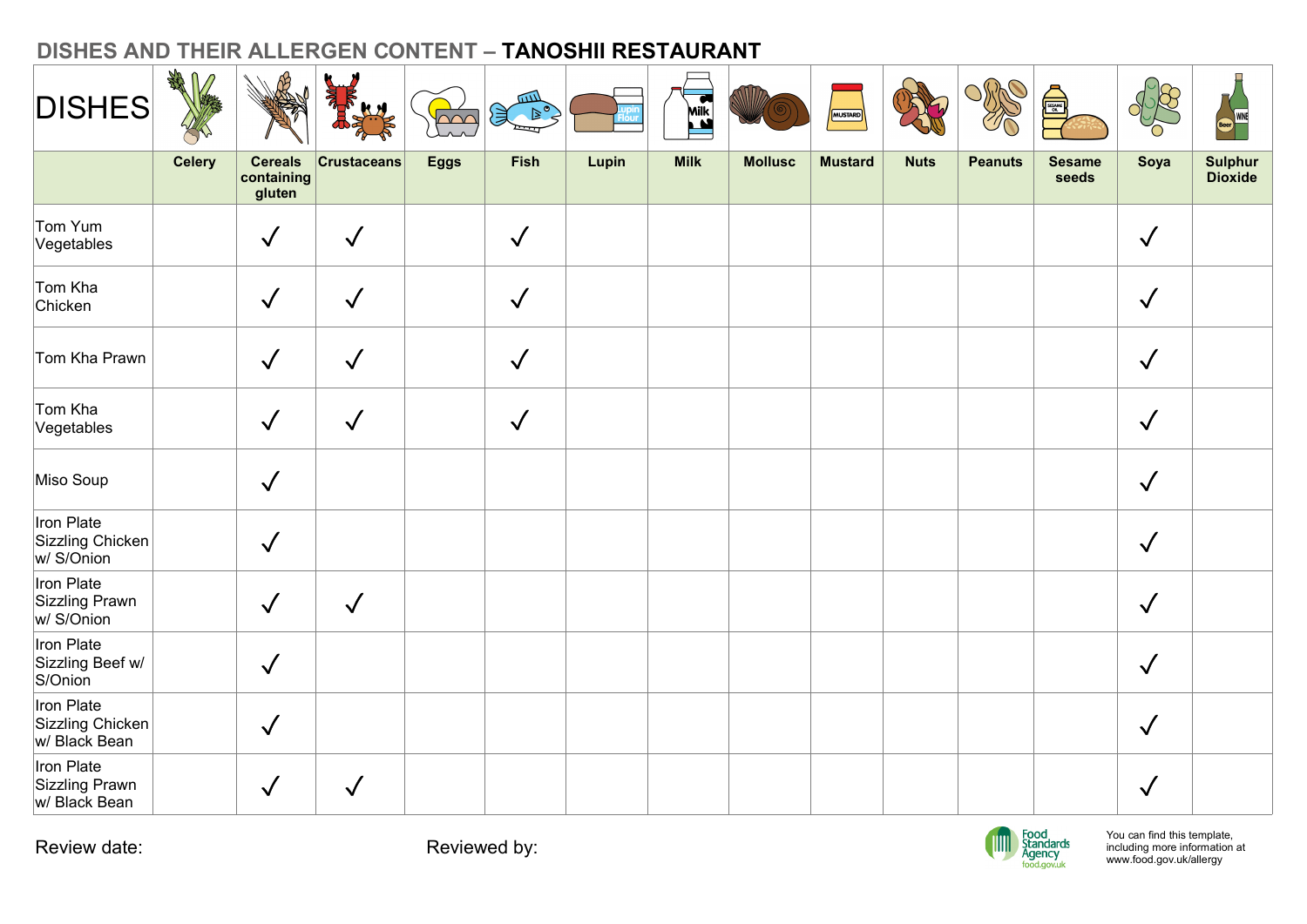| DISHES AND THEIR ALLERGEN CONTENT - TANOSHII RESTAURANT |               |                                                |                 |                                  |                             |       |             |                |                |             |                |                                            |                                                                                         |                           |
|---------------------------------------------------------|---------------|------------------------------------------------|-----------------|----------------------------------|-----------------------------|-------|-------------|----------------|----------------|-------------|----------------|--------------------------------------------|-----------------------------------------------------------------------------------------|---------------------------|
| <b>DISHES</b>                                           | SER M         |                                                |                 | $\overline{\triangle\triangle'}$ | للللآ<br>$\geq$<br>$\equiv$ |       | Milk        |                | MUSTARD        |             | ORS            |                                            | $\frac{1}{2}$<br>'n                                                                     | Beer<br>Beer              |
|                                                         | <b>Celery</b> | <b>Cereals</b><br>$ $ containing $ $<br>gluten | $ $ Crustaceans | <b>Eggs</b>                      | Fish                        | Lupin | <b>Milk</b> | <b>Mollusc</b> | <b>Mustard</b> | <b>Nuts</b> | <b>Peanuts</b> | <b>Sesame</b><br>seeds                     | Soya                                                                                    | Sulphur<br><b>Dioxide</b> |
| Iron Plate<br>Sizzling Beef w/<br>Black Bean            |               | $\checkmark$                                   |                 |                                  |                             |       |             |                |                |             |                |                                            | $\checkmark$                                                                            |                           |
| Steam Seabass<br>$w/G$ inger &<br>S/Onion               |               | $\checkmark$                                   |                 |                                  | $\checkmark$                |       |             |                |                |             |                |                                            | $\checkmark$                                                                            |                           |
| Steam Seabass<br>w/ Black Bean                          |               | $\checkmark$                                   |                 |                                  | $\checkmark$                |       |             |                |                |             |                |                                            | $\checkmark$                                                                            |                           |
| Fried Seabass<br>$w/$ chilli and<br>Basil               |               | $\sqrt{}$                                      |                 |                                  | $\checkmark$                |       |             |                |                |             |                |                                            | $\checkmark$                                                                            |                           |
| Scallops with<br>Ginger &<br>S/Onion                    |               | $\checkmark$                                   | $\sqrt{2}$      |                                  |                             |       |             | $\checkmark$   |                |             |                |                                            | $\checkmark$                                                                            |                           |
| Sweet & Sour<br>Chicken                                 | $\checkmark$  | $\checkmark$                                   |                 | $\checkmark$                     |                             |       |             |                | $\sqrt{ }$     |             |                |                                            | $\checkmark$                                                                            |                           |
| Review date:                                            |               |                                                |                 | Reviewed by:                     |                             |       |             |                |                |             | <b>TITT</b>    | Food<br>Standards<br>Agency<br>food.gov.uk | You can find this template,<br>including more information at<br>www.food.gov.uk/allergy |                           |
|                                                         |               |                                                |                 |                                  |                             |       |             |                |                |             |                |                                            |                                                                                         |                           |

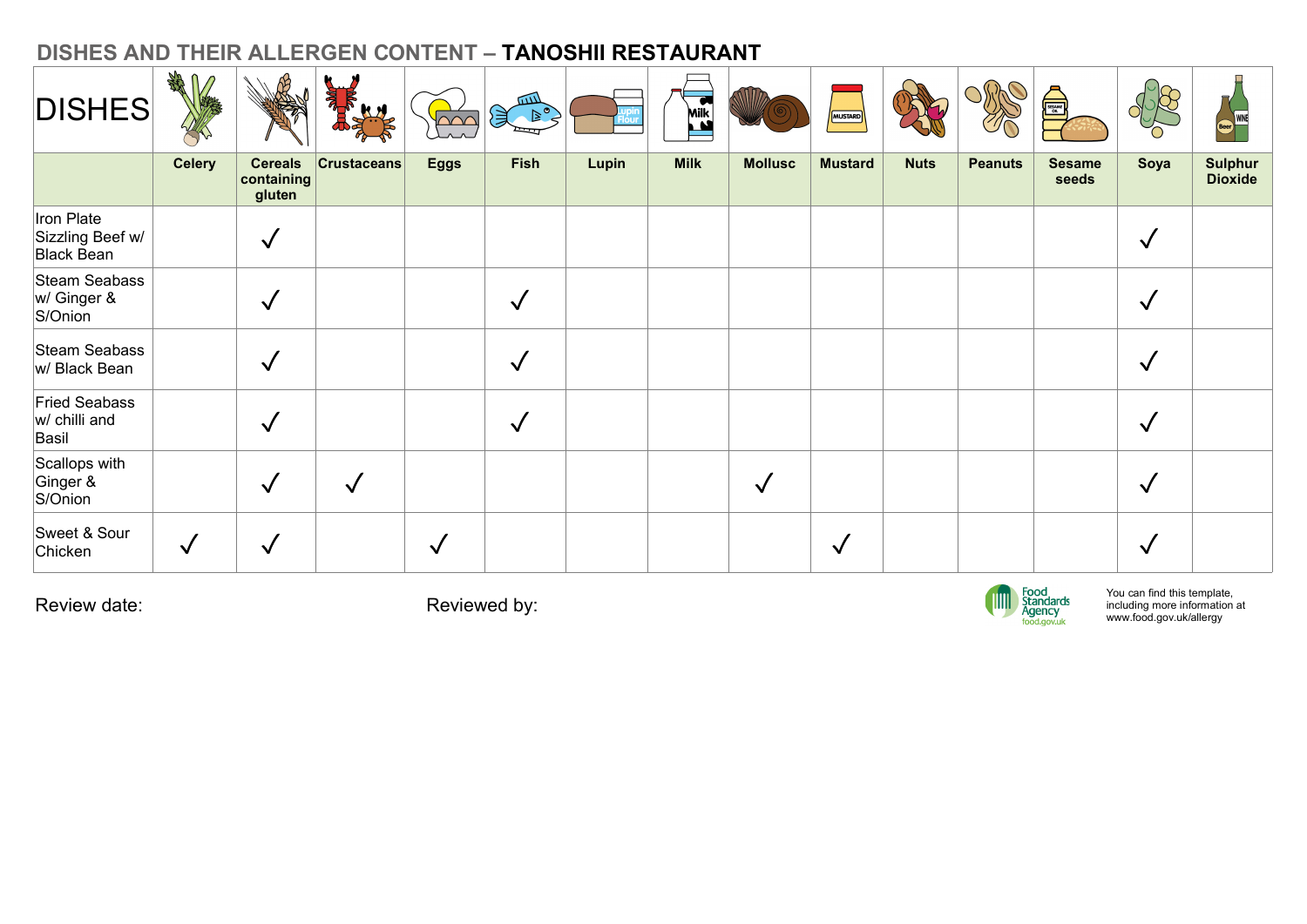| DISHES AND THEIR ALLERGEN CONTENT - TANOSHII RESTAURANT | A AB<br>$\sqrt{2}$ |                                                |                 |              |               |       |             |                |                |             | ORO            |                        |              |                           |
|---------------------------------------------------------|--------------------|------------------------------------------------|-----------------|--------------|---------------|-------|-------------|----------------|----------------|-------------|----------------|------------------------|--------------|---------------------------|
| <b>DISHES</b>                                           |                    |                                                |                 | $\sim$       | $B^o$<br>प्पा |       | <b>Milk</b> |                | MUSTARD        |             |                | <b>SESAME</b>          | $\approx$    | Beer<br>Beer              |
|                                                         | <b>Celery</b>      | <b>Cereals</b><br>$ $ containing $ $<br>gluten | $ $ Crustaceans | <b>Eggs</b>  | Fish          | Lupin | <b>Milk</b> | <b>Mollusc</b> | <b>Mustard</b> | <b>Nuts</b> | <b>Peanuts</b> | <b>Sesame</b><br>seeds | Soya         | Sulphur<br><b>Dioxide</b> |
| Sweet & Sour<br>Prawn                                   | $\sqrt{}$          | $\checkmark$                                   |                 | $\sqrt{}$    |               |       |             |                | $\checkmark$   |             |                |                        | $\checkmark$ |                           |
| Sweet & Sour<br>$ $ Pork                                | $\sqrt{}$          | $\checkmark$                                   |                 | $\checkmark$ |               |       |             |                | $\checkmark$   |             |                |                        | $\checkmark$ |                           |
| Chicken Black<br>Bean Sauce                             | $\sqrt{}$          | $\checkmark$                                   |                 |              |               |       |             |                |                |             |                |                        | $\checkmark$ |                           |
| Prawn Black<br>Bean Sauce                               | $\checkmark$       | $\checkmark$                                   | $\sqrt{2}$      |              |               |       |             |                |                |             |                |                        | $\checkmark$ |                           |
| Beef Black Bean                                         | $\sqrt{2}$         | $\sqrt{2}$                                     |                 |              |               |       |             |                |                |             |                | $\checkmark$           | $\checkmark$ |                           |
| Chicken Spicy<br>Kung Po Sauce                          | $\sqrt{ }$         | $\checkmark$                                   |                 | $\checkmark$ |               |       |             |                |                |             |                |                        | $\checkmark$ |                           |
| Prawn Spicy<br>Kung Po Sauce                            | $\checkmark$       | $\sqrt{ }$                                     | $\checkmark$    |              |               |       |             |                |                |             |                |                        | $\checkmark$ |                           |
| Chicken<br>Szechuan with<br>chilli                      |                    | $\sqrt{2}$                                     |                 |              |               |       |             |                |                |             |                |                        | $\checkmark$ |                           |
| Prawn<br>Szechuan with<br>chilli                        |                    | $\sqrt{2}$                                     | $\sqrt{ }$      |              |               |       |             |                |                |             |                |                        | $\checkmark$ |                           |
| Chicken with<br>Plum Sauce                              |                    | $\checkmark$                                   |                 |              |               |       |             | $\sqrt{}$      |                |             |                |                        | $\checkmark$ | $\checkmark$              |

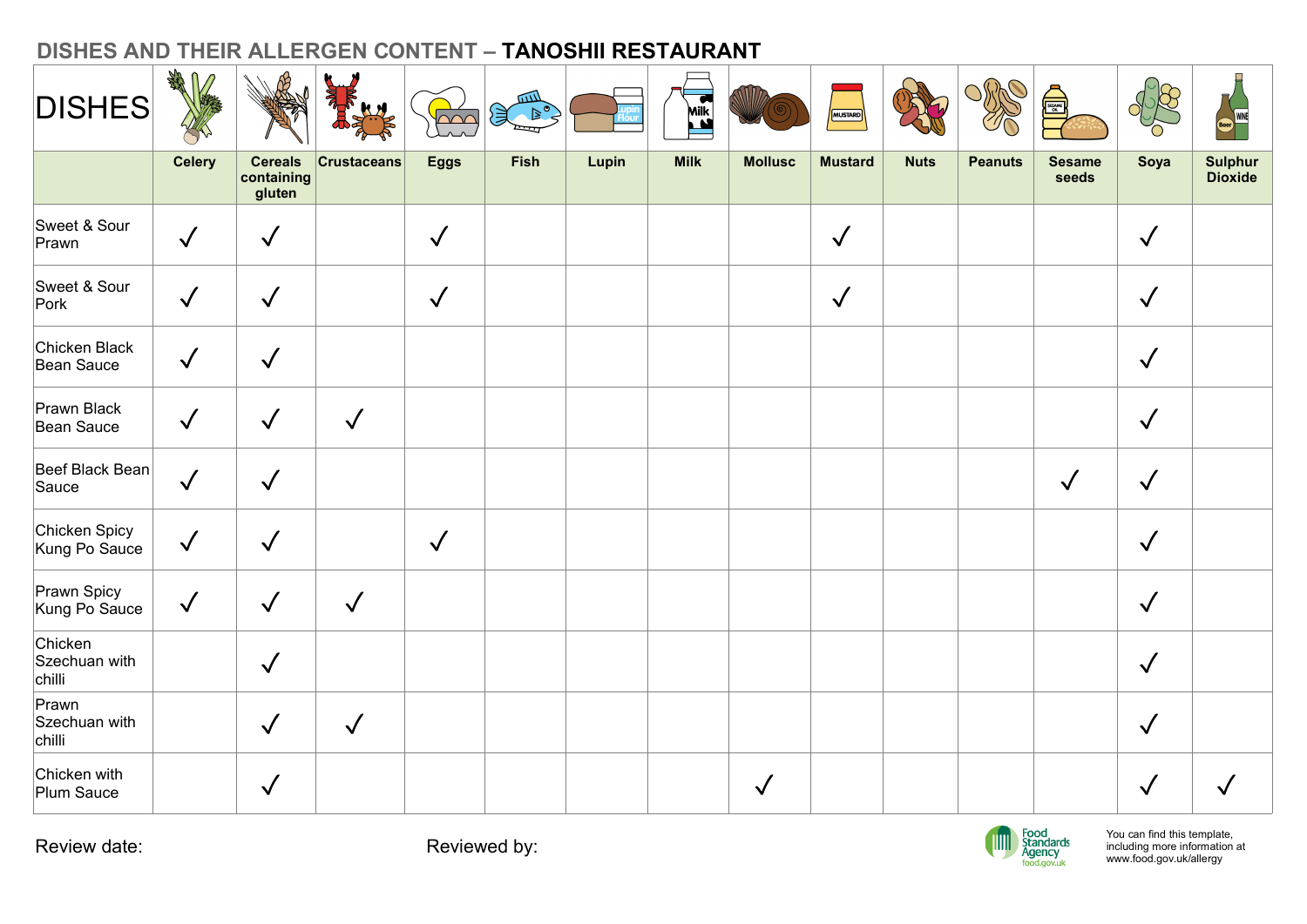| DISHES AND THEIR ALLERGEN CONTENT - TANOSHII RESTAURANT | n Az          |                                                |                 |              |                      |       |             |                |                |              | $O_0$          |                                            |                                                                                         |                           |
|---------------------------------------------------------|---------------|------------------------------------------------|-----------------|--------------|----------------------|-------|-------------|----------------|----------------|--------------|----------------|--------------------------------------------|-----------------------------------------------------------------------------------------|---------------------------|
| <b>DISHES</b>                                           |               |                                                |                 | $\sim$       | $\mathbb{R}^{\circ}$ |       | <b>Milk</b> |                | MUSTARD        |              |                | <b>SESAME</b>                              | $\approx$                                                                               | Beer<br>Beer              |
|                                                         | <b>Celery</b> | <b>Cereals</b><br>$ $ containing $ $<br>gluten | $ $ Crustaceans | <b>Eggs</b>  | Fish                 | Lupin | <b>Milk</b> | <b>Mollusc</b> | <b>Mustard</b> | <b>Nuts</b>  | <b>Peanuts</b> | <b>Sesame</b><br>seeds                     | Soya                                                                                    | Sulphur<br><b>Dioxide</b> |
| Prawn with Plum<br>Sauce                                |               | $\checkmark$                                   | $\sqrt{2}$      |              |                      |       |             | $\checkmark$   |                |              |                |                                            | $\checkmark$                                                                            | $\checkmark$              |
| Duck with Plum<br>Sauce                                 |               | $\checkmark$                                   | $\sqrt{2}$      | $\checkmark$ |                      |       |             | $\checkmark$   |                |              |                |                                            | $\checkmark$                                                                            | $\checkmark$              |
| Pork with Plum<br>Sauce                                 |               | $\checkmark$                                   | $\checkmark$    | $\checkmark$ |                      |       |             | $\checkmark$   |                |              |                |                                            | $\checkmark$                                                                            | $\checkmark$              |
| Chicken with<br>Mixed<br>Vegetables                     |               | $\checkmark$                                   |                 |              |                      |       |             | $\sqrt{}$      |                |              |                |                                            | $\checkmark$                                                                            |                           |
| Prawn with<br>Mixed<br>Vegetables                       |               | $\sqrt{ }$                                     | $\sqrt{}$       |              |                      |       |             | $\checkmark$   |                |              |                |                                            | $\checkmark$                                                                            |                           |
| Beef with Mixed<br>Vegetables                           |               | $\sqrt{ }$                                     |                 |              |                      |       |             | $\checkmark$   |                |              |                |                                            | $\checkmark$                                                                            |                           |
| Pork with Mixed<br>Vegetables                           |               | $\sqrt{ }$                                     |                 |              |                      |       |             | $\sqrt{}$      |                |              |                |                                            | $\checkmark$                                                                            |                           |
| Chicken<br>Bamboo shoot&<br>water chestnut              | $\sqrt{}$     | $\checkmark$                                   |                 |              |                      |       |             | $\checkmark$   |                |              |                |                                            | $\checkmark$                                                                            |                           |
| Prawn Bamboo<br>shoot& water<br>chestnut                |               | $\checkmark$                                   | $\checkmark$    |              |                      |       |             | $\sqrt{}$      |                |              |                |                                            | $\checkmark$                                                                            |                           |
| Chicken Yellow<br>Bean with                             |               | $\checkmark$                                   |                 |              |                      |       |             |                |                | $\checkmark$ |                |                                            | $\checkmark$                                                                            |                           |
| Cashew nuts<br>Review date:                             |               |                                                |                 | Reviewed by: |                      |       |             |                |                |              | <b>TITU</b>    | Food<br>Standards<br>Agency<br>food.gov.uk | You can find this template,<br>including more information at<br>www.food.gov.uk/allergy |                           |

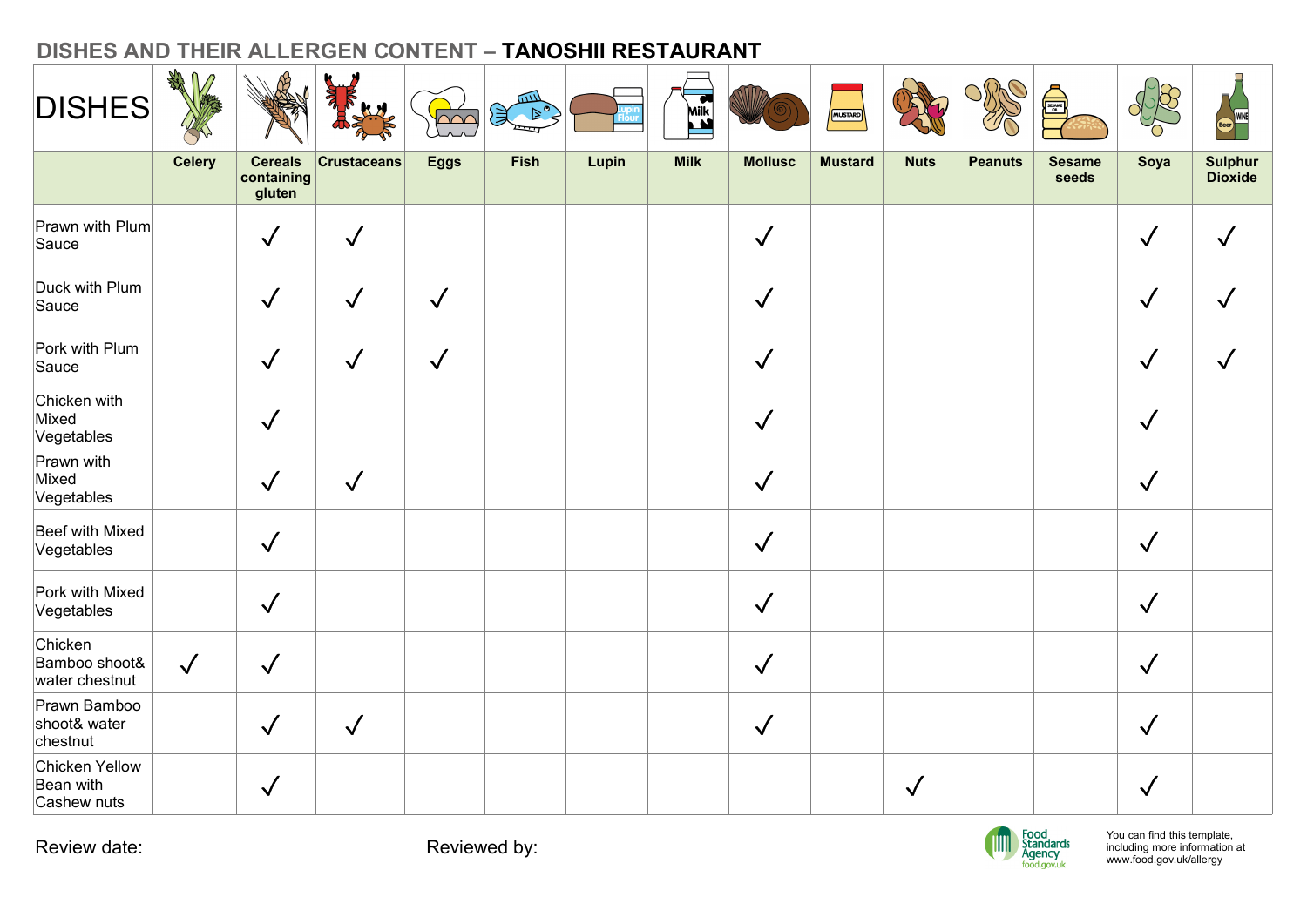|                                              |               |                                        | DISHES AND THEIR ALLERGEN CONTENT - TANOSHII RESTAURANT |                                   |                                      |       |                   |                |                |             |                |                                            |                                                                                         |                           |
|----------------------------------------------|---------------|----------------------------------------|---------------------------------------------------------|-----------------------------------|--------------------------------------|-------|-------------------|----------------|----------------|-------------|----------------|--------------------------------------------|-----------------------------------------------------------------------------------------|---------------------------|
| <b>DISHES</b>                                | AR<br>REF     |                                        |                                                         | $\overline{\triangle\triangle C}$ | سه<br>$\mathbb{R}^{\circ}$<br>ष्ट्या |       | <b>Milk</b><br>La |                | MUSTARD        |             | <b>SEP</b>     | <b>THE SEA</b>                             | R<br>O)                                                                                 | Beer WNE                  |
|                                              | <b>Celery</b> | <b>Cereals</b><br>containing<br>gluten | $ $ Crustaceans                                         | <b>Eggs</b>                       | <b>Fish</b>                          | Lupin | <b>Milk</b>       | <b>Mollusc</b> | <b>Mustard</b> | <b>Nuts</b> | <b>Peanuts</b> | <b>Sesame</b><br>seeds                     | Soya                                                                                    | Sulphur<br><b>Dioxide</b> |
| Fried Chicken<br>with Lemon<br>Sauce         |               | $\checkmark$                           |                                                         | $\checkmark$                      |                                      |       |                   |                |                |             |                |                                            | $\checkmark$                                                                            |                           |
| Chicken Ball<br>with Sweet &<br>Sour Sauce   |               | $\checkmark$                           |                                                         | $\checkmark$                      |                                      |       |                   |                |                |             |                |                                            | $\checkmark$                                                                            |                           |
| Crispy Shredded<br>Beef with Chilli          | $\checkmark$  | $\checkmark$                           |                                                         | $\checkmark$                      |                                      |       |                   | $\sqrt{}$      |                |             |                |                                            | $\checkmark$                                                                            | $\checkmark$              |
| Char Siu                                     |               | $\checkmark$                           | $\checkmark$                                            | $\sqrt{}$                         |                                      |       |                   |                |                |             |                |                                            | $\checkmark$                                                                            | $\checkmark$              |
| Roasted Duck<br>with Duck sauce              |               | $\checkmark$                           |                                                         |                                   |                                      |       |                   |                |                |             |                | $\checkmark$                               | $\checkmark$                                                                            | $\checkmark$              |
| Mandarin Sirloin<br>Steak in Fruity<br>Sauce |               | $\checkmark$                           |                                                         |                                   |                                      |       |                   |                |                |             |                |                                            | $\checkmark$                                                                            |                           |
| Sirloin Steak<br>with Black<br>Pepper Sauce  |               | $\checkmark$                           |                                                         |                                   |                                      |       |                   |                |                |             |                |                                            | $\checkmark$                                                                            | $\checkmark$              |
| Chicken Golden<br>Sand Satay<br>Sauce        |               | $\checkmark$                           |                                                         |                                   |                                      |       |                   |                |                |             | $\checkmark$   |                                            | $\checkmark$                                                                            |                           |
| Prawn Golden<br>Sand Satay<br>Sauce          |               | $\checkmark$                           | $\sqrt{ }$                                              |                                   |                                      |       |                   |                |                |             | $\sqrt{}$      |                                            | $\checkmark$                                                                            |                           |
| Beef Golden<br>Sand Satay<br>Sauce           |               | $\checkmark$                           |                                                         |                                   |                                      |       |                   |                |                |             | $\checkmark$   |                                            | $\checkmark$                                                                            |                           |
| Review date:                                 |               |                                        |                                                         |                                   | Reviewed by:                         |       |                   |                |                |             | <b>TITTE</b>   | Food<br>Standards<br>Agency<br>food.gov.uk | You can find this template,<br>including more information at<br>www.food.gov.uk/allergy |                           |

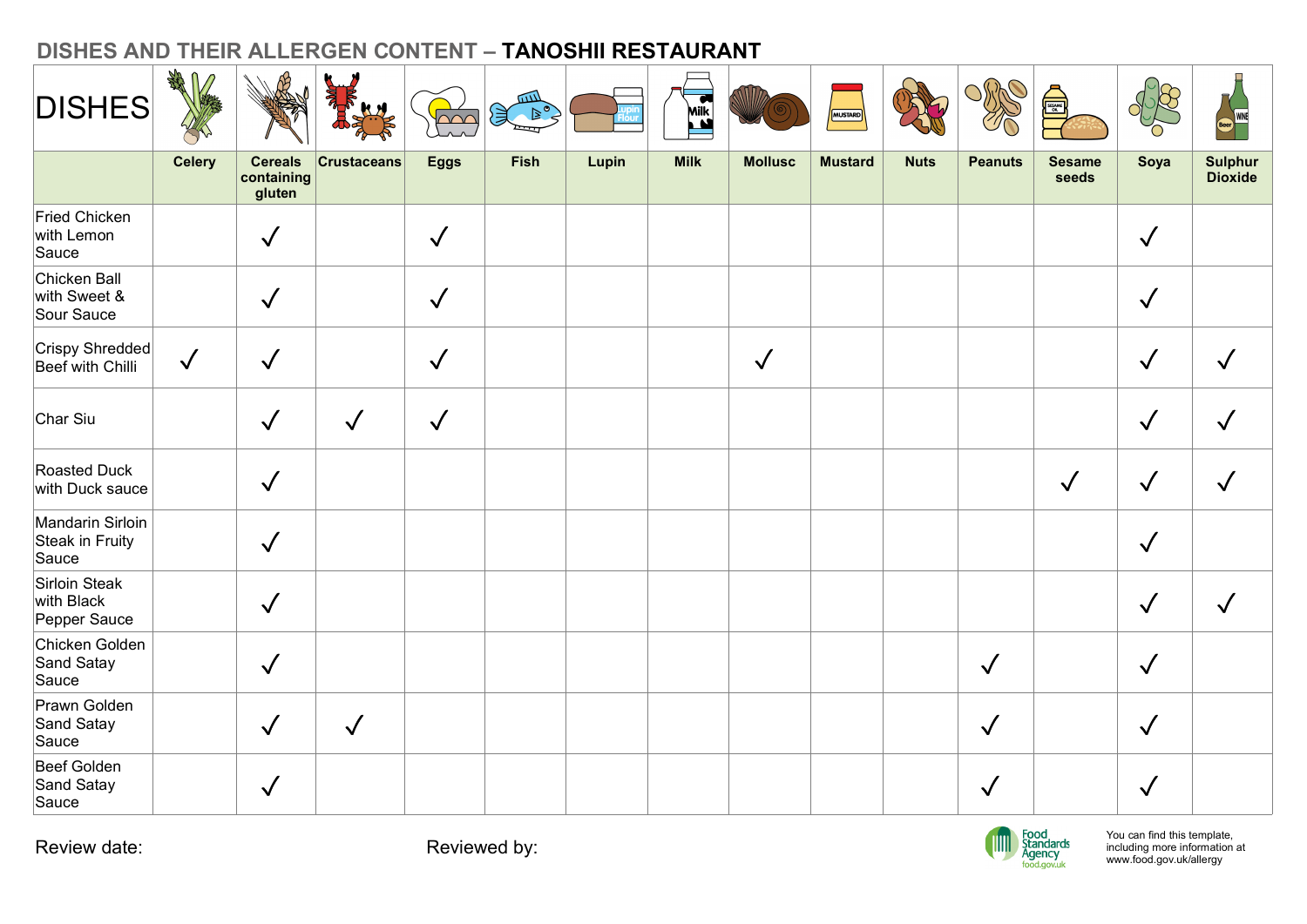| <b>DISHES</b>                        | 我们            |                                        |                 | $\sim$       | $\mathbb{R}^{\circ}$<br>ष्पा |       | Milk        |                | MUSTARD        |             | <b>SEP</b>     | SESAME                                     | $\chi$<br>C                                                                             | <b>Ecer</b>               |
|--------------------------------------|---------------|----------------------------------------|-----------------|--------------|------------------------------|-------|-------------|----------------|----------------|-------------|----------------|--------------------------------------------|-----------------------------------------------------------------------------------------|---------------------------|
|                                      | <b>Celery</b> | <b>Cereals</b><br>containing<br>gluten | $ $ Crustaceans | <b>Eggs</b>  | Fish                         | Lupin | <b>Milk</b> | <b>Mollusc</b> | <b>Mustard</b> | <b>Nuts</b> | <b>Peanuts</b> | <b>Sesame</b><br>seeds                     | Soya                                                                                    | Sulphur<br><b>Dioxide</b> |
| Lamb Golden<br>Sand Satay<br>Sauce   |               | $\checkmark$                           |                 |              |                              |       |             |                |                |             | $\checkmark$   |                                            | $\checkmark$                                                                            |                           |
| Chicken Kapitan                      |               | $\checkmark$                           |                 |              |                              |       |             |                |                |             |                |                                            | $\checkmark$                                                                            |                           |
| Prawn Kapitan                        |               | $\checkmark$                           | $\checkmark$    |              |                              |       |             |                |                |             |                |                                            | $\checkmark$                                                                            |                           |
| Beef Kapitan                         |               | $\sqrt{ }$                             |                 |              |                              |       |             |                |                |             |                |                                            | $\checkmark$                                                                            |                           |
| Lamb Kapitan                         |               | $\sqrt{2}$                             |                 |              |                              |       |             |                |                |             |                |                                            | $\checkmark$                                                                            |                           |
| Chicken Teriyaki                     |               | $\checkmark$                           |                 |              |                              |       |             |                |                |             |                |                                            | $\checkmark$                                                                            | $\checkmark$              |
| Salmon Teriyaki                      |               | $\checkmark$                           |                 |              | $\checkmark$                 |       |             |                |                |             |                |                                            | $\checkmark$                                                                            | $\checkmark$              |
| Beef Teriyaki                        |               | $\sqrt{ }$                             |                 |              |                              |       |             |                |                |             |                |                                            | $\checkmark$                                                                            | $\checkmark$              |
| Chicken w/ Chilli<br>and Sweet Basil | $\sqrt{ }$    | $\checkmark$                           |                 |              | $\checkmark$                 |       |             |                |                |             |                |                                            | $\checkmark$                                                                            |                           |
| Prawn w/ Chilli<br>and Sweet Basil   | $\sqrt{2}$    | $\checkmark$                           | $\sqrt{ }$      |              | $\sqrt{2}$                   |       |             |                |                |             |                |                                            | $\checkmark$                                                                            |                           |
| Review date:                         |               |                                        |                 | Reviewed by: |                              |       |             |                |                |             | $\mathbb{I}$   | Food<br>Standards<br>Agency<br>food.gov.uk | You can find this template,<br>including more information at<br>www.food.gov.uk/allergy |                           |

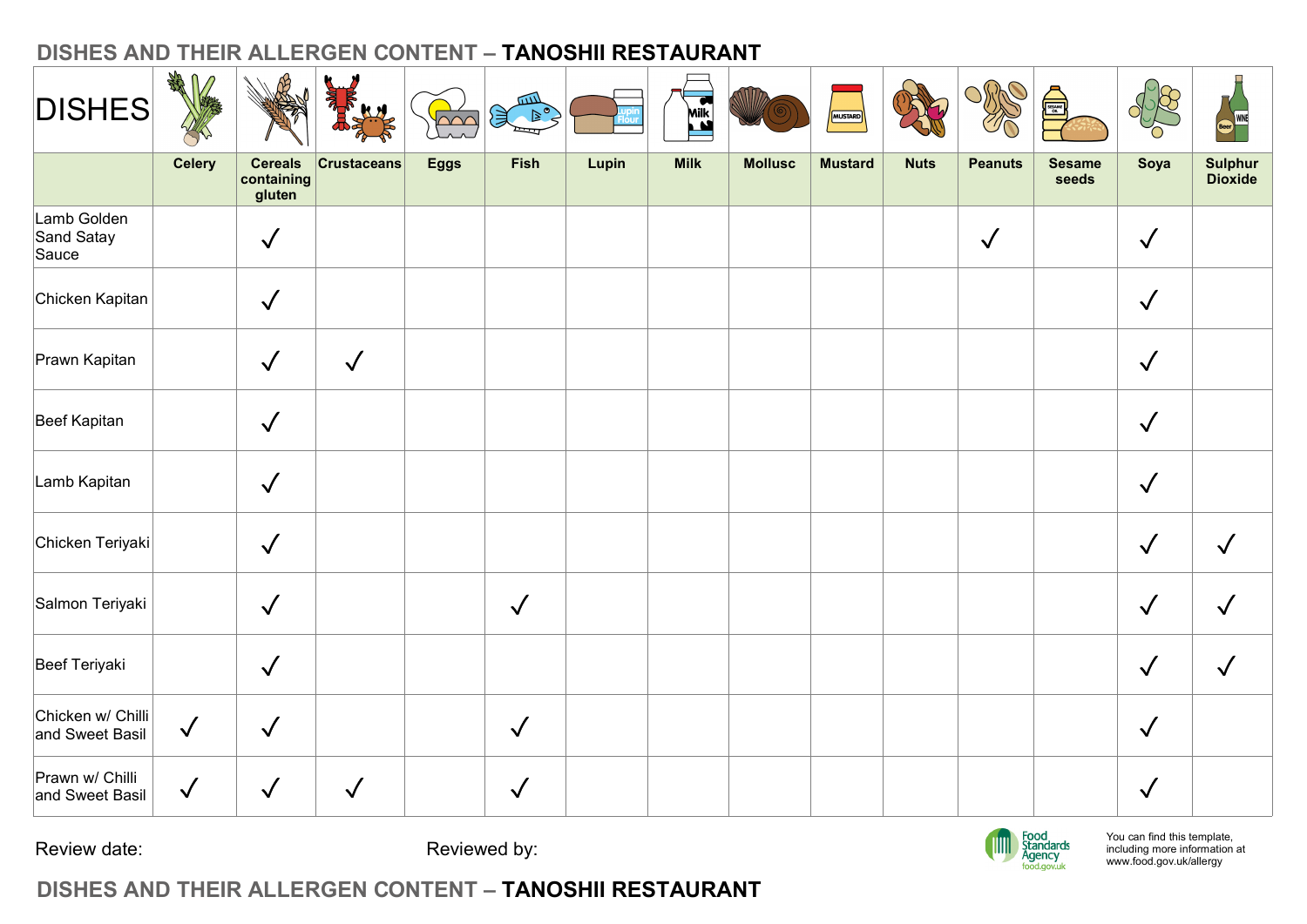| <b>DISHES</b>                              | $\frac{d\phi}{d\phi}$ |                                        |                    | $\overline{\sim}$ | سه<br>浸<br>$\begin{picture}(180,10) \put(0,0){\line(1,0){10}} \put(10,0){\line(1,0){10}} \put(10,0){\line(1,0){10}} \put(10,0){\line(1,0){10}} \put(10,0){\line(1,0){10}} \put(10,0){\line(1,0){10}} \put(10,0){\line(1,0){10}} \put(10,0){\line(1,0){10}} \put(10,0){\line(1,0){10}} \put(10,0){\line(1,0){10}} \put(10,0){\line(1,0){10}} \put(10,0){\line($<br>ख्य |       | $\bullet$<br>Milk |                | MUSTARD        |             | RAS            | SESARE                                     | Ő                                                                                       | Beer<br>Beer               |
|--------------------------------------------|-----------------------|----------------------------------------|--------------------|-------------------|-----------------------------------------------------------------------------------------------------------------------------------------------------------------------------------------------------------------------------------------------------------------------------------------------------------------------------------------------------------------------|-------|-------------------|----------------|----------------|-------------|----------------|--------------------------------------------|-----------------------------------------------------------------------------------------|----------------------------|
|                                            | <b>Celery</b>         | <b>Cereals</b><br>containing<br>gluten | <b>Crustaceans</b> | <b>Eggs</b>       | Fish                                                                                                                                                                                                                                                                                                                                                                  | Lupin | <b>Milk</b>       | <b>Mollusc</b> | <b>Mustard</b> | <b>Nuts</b> | <b>Peanuts</b> | <b>Sesame</b><br>seeds                     | Soya                                                                                    | <b>Sulphur<br/>Dioxide</b> |
| Beef w/ Chilli<br>and Sweet Basil          | $\sqrt{ }$            | $\checkmark$                           |                    |                   | $\sqrt{ }$                                                                                                                                                                                                                                                                                                                                                            |       |                   |                |                |             |                |                                            | $\checkmark$                                                                            |                            |
| Vegetables w/<br>Chilli and Sweet<br>Basil | $\checkmark$          | $\checkmark$                           |                    |                   | $\checkmark$                                                                                                                                                                                                                                                                                                                                                          |       |                   |                |                |             |                |                                            | $\checkmark$                                                                            |                            |
| Tom Yam Style<br>Chicken                   | $\checkmark$          | $\checkmark$                           |                    |                   | $\checkmark$                                                                                                                                                                                                                                                                                                                                                          |       |                   | $\checkmark$   |                |             |                |                                            | $\checkmark$                                                                            |                            |
| Tom Yam Style<br>Prawn                     | $\sqrt{ }$            | $\checkmark$                           | $\checkmark$       |                   | $\checkmark$                                                                                                                                                                                                                                                                                                                                                          |       |                   | $\checkmark$   |                |             |                |                                            | $\checkmark$                                                                            |                            |
| Sambal Chicken                             |                       | $\checkmark$                           | $\checkmark$       |                   | $\sqrt{ }$                                                                                                                                                                                                                                                                                                                                                            |       |                   |                |                |             |                |                                            | $\checkmark$                                                                            |                            |
| Sambal Prawn                               |                       | $\checkmark$                           | $\sqrt{}$          |                   | $\checkmark$                                                                                                                                                                                                                                                                                                                                                          |       |                   |                |                |             |                |                                            | $\checkmark$                                                                            |                            |
| Sambal Beef                                |                       | $\checkmark$                           | $\sqrt{ }$         |                   | $\checkmark$                                                                                                                                                                                                                                                                                                                                                          |       |                   |                |                |             |                |                                            | $\checkmark$                                                                            | $\checkmark$               |
| Deep Fried<br>Penang Style<br>Chicken      | $\sqrt{}$             | $\checkmark$                           |                    |                   | $\checkmark$                                                                                                                                                                                                                                                                                                                                                          |       |                   |                |                |             |                |                                            | $\checkmark$                                                                            |                            |
| Deep Fried<br>Penang Style<br>Prawn        | $\sqrt{}$             | $\checkmark$                           | $\checkmark$       |                   | $\checkmark$                                                                                                                                                                                                                                                                                                                                                          |       |                   |                |                |             |                |                                            | $\checkmark$                                                                            |                            |
| Deep Fried<br>Penang Style<br>Pork         | $\sqrt{}$             | $\checkmark$                           |                    |                   | $\sqrt{ }$                                                                                                                                                                                                                                                                                                                                                            |       |                   |                |                |             |                |                                            | $\checkmark$                                                                            |                            |
| Review date:                               |                       |                                        |                    | Reviewed by:      |                                                                                                                                                                                                                                                                                                                                                                       |       |                   |                |                |             | <b>TITLE</b>   | Food<br>Standards<br>Agency<br>food.gov.uk | You can find this template,<br>including more information at<br>www.food.gov.uk/allergy |                            |

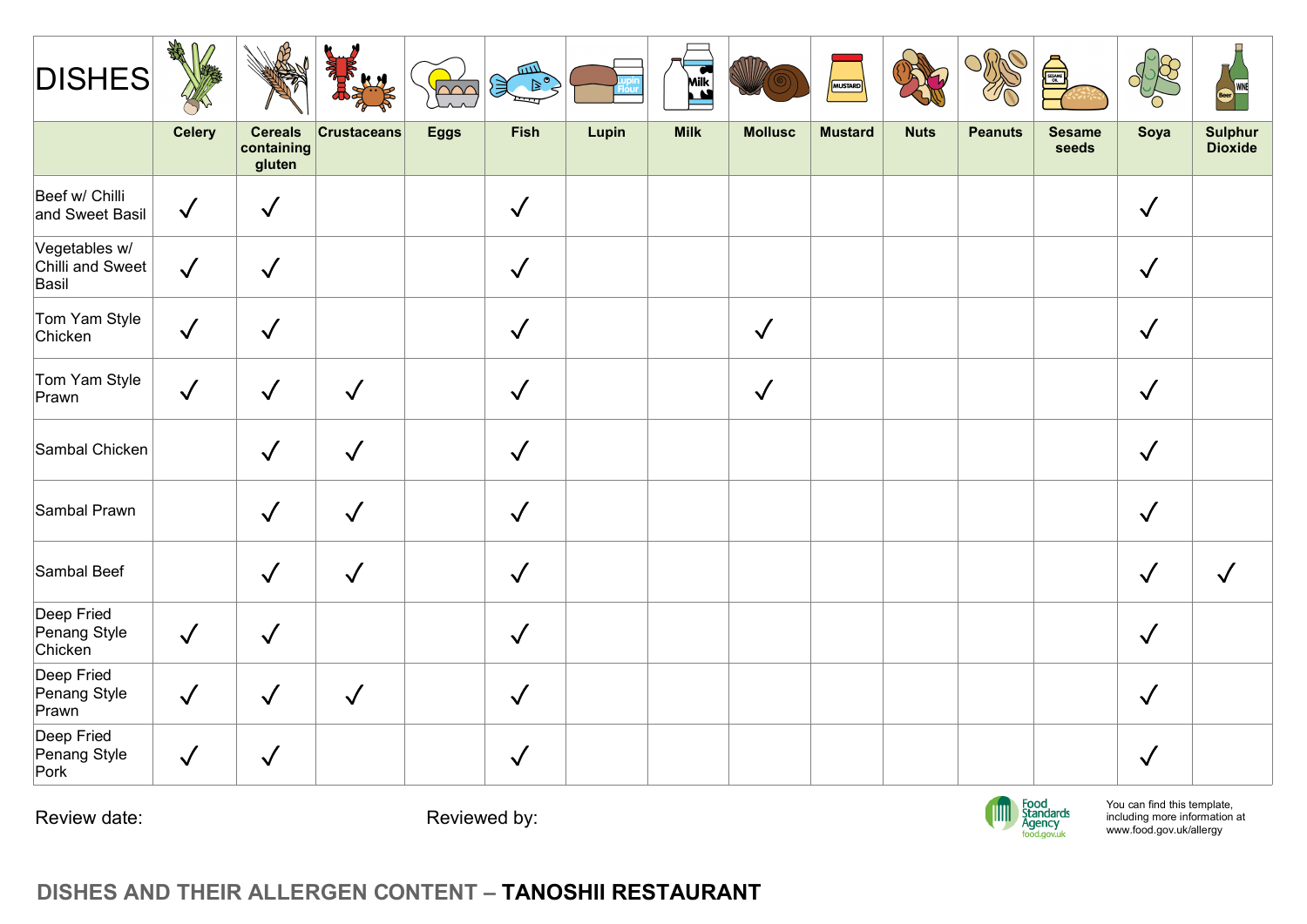| <b>DISHES</b>                     | 绿几            |                                        |                    | $\overline{\bigcap}$ | للاتنا<br>$\left(\frac{1}{2}\right)^{2}$<br>ستستل |       | Milk         |                | MUSTARD        |             | S              | <b>THE REAL PROPERTY AND</b>               | ofie                                                                                    | Reer<br>Reer<br>State Reer |
|-----------------------------------|---------------|----------------------------------------|--------------------|----------------------|---------------------------------------------------|-------|--------------|----------------|----------------|-------------|----------------|--------------------------------------------|-----------------------------------------------------------------------------------------|----------------------------|
|                                   | <b>Celery</b> | <b>Cereals</b><br>containing<br>gluten | <b>Crustaceans</b> | <b>Eggs</b>          | Fish                                              | Lupin | <b>Milk</b>  | <b>Mollusc</b> | <b>Mustard</b> | <b>Nuts</b> | <b>Peanuts</b> | <b>Sesame</b><br>seeds                     | Soya                                                                                    | <b>Sulphur<br/>Dioxide</b> |
| Thai Green<br>Curry Chicken       | $\checkmark$  | $\checkmark$                           |                    |                      | $\sqrt{ }$                                        |       |              |                |                |             |                |                                            | $\checkmark$                                                                            | $\checkmark$               |
| Thai Green<br>Curry Prawn         | $\checkmark$  | $\checkmark$                           | $\checkmark$       |                      | $\checkmark$                                      |       |              |                |                |             |                |                                            | $\checkmark$                                                                            | $\checkmark$               |
| Thai Green<br>Curry Beef          | $\checkmark$  | $\checkmark$                           |                    |                      | $\sqrt{ }$                                        |       |              |                |                |             |                |                                            | $\checkmark$                                                                            | $\checkmark$               |
| Thai Green<br>Curry<br>Vegetables | $\sqrt{}$     | $\checkmark$                           |                    |                      | $\checkmark$                                      |       |              |                |                |             |                |                                            | $\checkmark$                                                                            | $\checkmark$               |
| Thai Green<br>Curry Lamb          | $\sqrt{}$     | $\checkmark$                           |                    |                      | $\sqrt{ }$                                        |       |              |                |                |             |                |                                            | $\sqrt{}$                                                                               | $\sqrt{}$                  |
| Thai Red Curry<br>Chicken         | $\checkmark$  | $\checkmark$                           |                    |                      | $\checkmark$                                      |       |              |                |                |             |                |                                            | $\checkmark$                                                                            | $\sqrt{}$                  |
| Thai Red Curry<br>Prawn           | $\sqrt{}$     | $\checkmark$                           | $\checkmark$       |                      | $\checkmark$                                      |       |              |                |                |             |                |                                            | $\checkmark$                                                                            | $\checkmark$               |
| Thai Red Curry<br>Duck            | $\checkmark$  | $\checkmark$                           |                    |                      | $\checkmark$                                      |       |              |                |                |             |                |                                            | $\checkmark$                                                                            | $\checkmark$               |
| Thai Red Curry<br>Vegetables      | $\checkmark$  | $\checkmark$                           |                    |                      | $\sqrt{ }$                                        |       |              |                |                |             |                |                                            | $\checkmark$                                                                            | $\checkmark$               |
| Katsu Curry<br>Chicken            | $\checkmark$  | $\sqrt{}$                              |                    | $\checkmark$         |                                                   |       | $\checkmark$ |                | $\sqrt{ }$     |             | $\checkmark$   | $\sqrt{ }$                                 | $\checkmark$                                                                            |                            |
| Review date:                      |               |                                        |                    | Reviewed by:         |                                                   |       |              |                |                |             | <b>TIM</b>     | Food<br>Standards<br>Agency<br>food.gov.uk | You can find this template,<br>including more information at<br>www.food.gov.uk/allergy |                            |

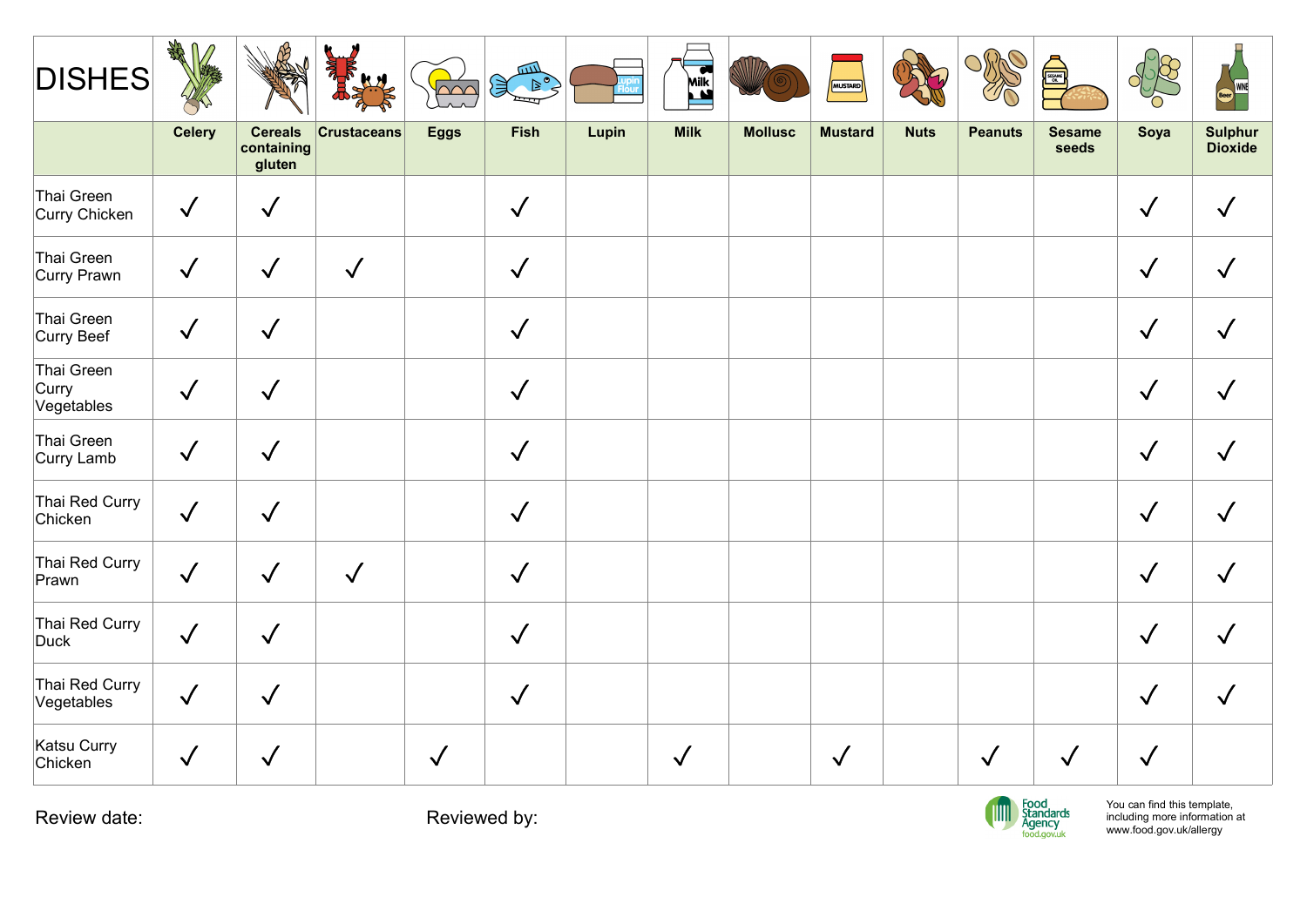| <b>DISHES</b>                            | 1 绿           |                                        |                    | $\overline{\triangle\curvearrowright}$ | سه<br>$\mathcal{F}^{\circ}$<br>ष्प |       | Milk         |                | MUSTARD        |             | S              | <b>THE REAL</b>                                       | p<br>'n                                                                                 | Beer WNE                  |
|------------------------------------------|---------------|----------------------------------------|--------------------|----------------------------------------|------------------------------------|-------|--------------|----------------|----------------|-------------|----------------|-------------------------------------------------------|-----------------------------------------------------------------------------------------|---------------------------|
|                                          | <b>Celery</b> | <b>Cereals</b><br>containing<br>gluten | <b>Crustaceans</b> | <b>Eggs</b>                            | <b>Fish</b>                        | Lupin | <b>Milk</b>  | <b>Mollusc</b> | <b>Mustard</b> | <b>Nuts</b> | <b>Peanuts</b> | <b>Sesame</b><br>seeds                                | Soya                                                                                    | Sulphur<br><b>Dioxide</b> |
| Katsu Curry<br>Prawn                     | $\checkmark$  | $\checkmark$                           | $\checkmark$       |                                        |                                    |       | $\checkmark$ | $\checkmark$   | $\checkmark$   |             | $\sqrt{ }$     | $\checkmark$                                          | $\sqrt{}$                                                                               |                           |
| Rendang<br>Malaysian Curry<br>Chicken    | $\sqrt{}$     | $\checkmark$                           |                    |                                        |                                    |       |              |                |                |             |                |                                                       | $\checkmark$                                                                            | $\checkmark$              |
| Rendang<br>Malaysian Curry<br>Prawn      | $\checkmark$  | $\checkmark$                           | $\checkmark$       |                                        |                                    |       |              |                |                |             |                |                                                       | $\checkmark$                                                                            | $\checkmark$              |
| Rendang<br>Malaysian Curry<br>Beef       | $\sqrt{ }$    | $\checkmark$                           |                    |                                        |                                    |       |              |                |                |             |                |                                                       | $\checkmark$                                                                            | $\checkmark$              |
| Rendang<br>Malaysian Curry<br>Vegetables | $\sqrt{}$     | $\checkmark$                           |                    |                                        |                                    |       |              |                |                |             |                |                                                       | $\checkmark$                                                                            | $\checkmark$              |
| Rendang<br>Malaysian Curry<br>Lamb       | $\checkmark$  | $\checkmark$                           |                    |                                        |                                    |       |              |                |                |             |                |                                                       | $\checkmark$                                                                            | $\checkmark$              |
| Chinese Style<br>Curry Chicken           |               | $\sqrt{ }$                             |                    |                                        |                                    |       |              |                |                |             |                |                                                       | $\checkmark$                                                                            |                           |
| Chinese Style<br>Curry Prawn             |               | $\checkmark$                           | $\sqrt{ }$         |                                        |                                    |       |              |                |                |             |                |                                                       | $\checkmark$                                                                            |                           |
| Chinese Style<br>Curry Beef              |               | $\checkmark$                           |                    |                                        |                                    |       |              |                |                |             |                |                                                       | $\checkmark$                                                                            |                           |
| Chinese Style<br>Curry<br>Vegetables     |               | $\checkmark$                           |                    |                                        |                                    |       |              |                |                |             |                |                                                       | $\checkmark$                                                                            |                           |
| Review date:                             |               |                                        |                    | Reviewed by:                           |                                    |       |              |                |                |             |                | Food<br>Standards<br>Agency<br><sub>food.gov.uk</sub> | You can find this template,<br>including more information at<br>www.food.gov.uk/allergy |                           |

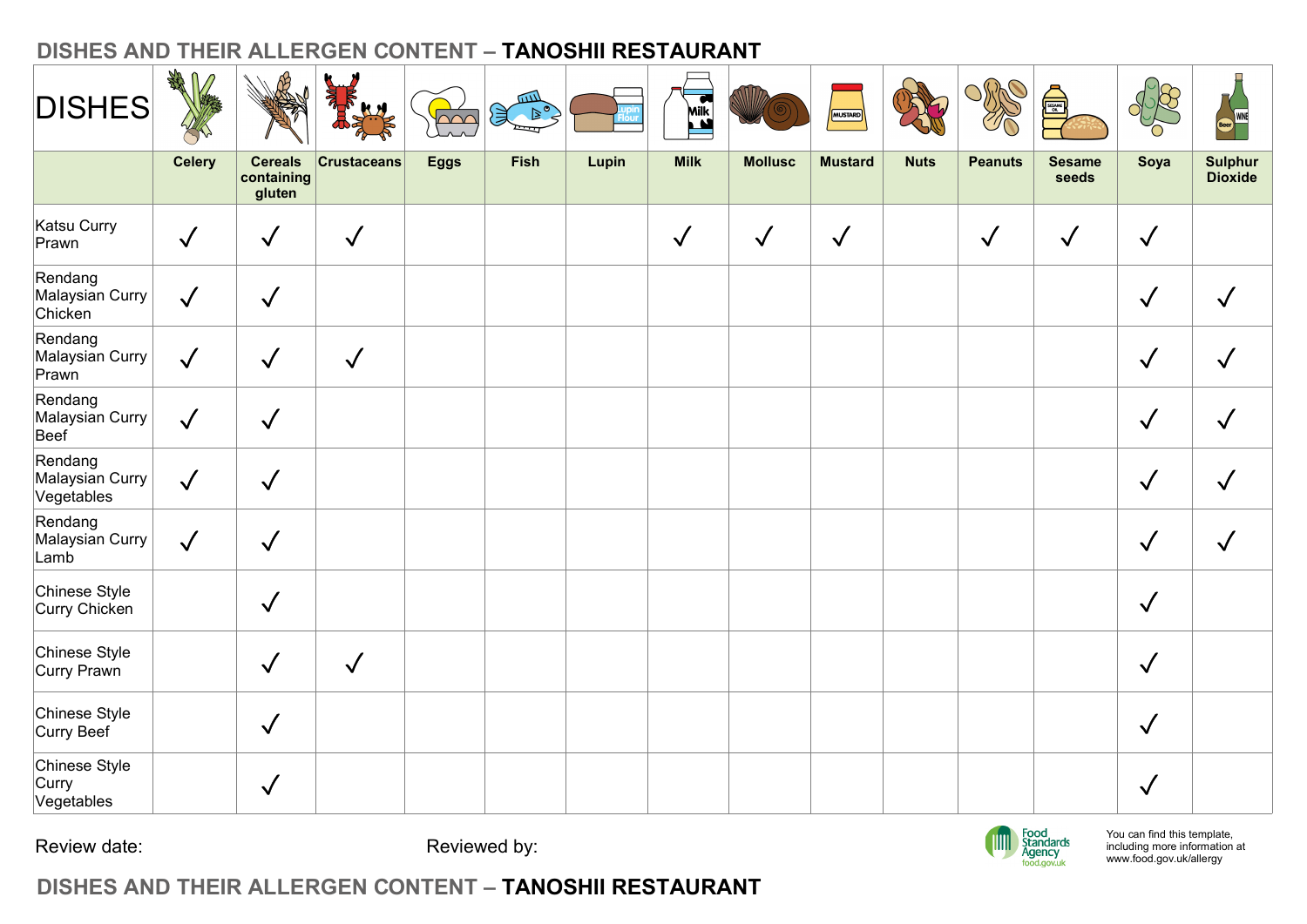| <b>DISHES</b>                                | $\mathbb{R}^{2}$ |                                        |                 | <b>PAC</b>   | للتنكر<br>$\begin{picture}(20,20) \put(0,0){\line(1,0){10}} \put(15,0){\line(1,0){10}} \put(15,0){\line(1,0){10}} \put(15,0){\line(1,0){10}} \put(15,0){\line(1,0){10}} \put(15,0){\line(1,0){10}} \put(15,0){\line(1,0){10}} \put(15,0){\line(1,0){10}} \put(15,0){\line(1,0){10}} \put(15,0){\line(1,0){10}} \put(15,0){\line(1,0){10}} \put(15,0){\line(1$ |       | Mik         |                | MUSTARD        |             | S              | ESSAIRED STATES                            | <b>RE</b><br>$\frac{1}{2}$                                                              | Beer               |
|----------------------------------------------|------------------|----------------------------------------|-----------------|--------------|---------------------------------------------------------------------------------------------------------------------------------------------------------------------------------------------------------------------------------------------------------------------------------------------------------------------------------------------------------------|-------|-------------|----------------|----------------|-------------|----------------|--------------------------------------------|-----------------------------------------------------------------------------------------|--------------------|
|                                              | <b>Celery</b>    | <b>Cereals</b><br>containing<br>gluten | $ $ Crustaceans | <b>Eggs</b>  | Fish                                                                                                                                                                                                                                                                                                                                                          | Lupin | <b>Milk</b> | <b>Mollusc</b> | <b>Mustard</b> | <b>Nuts</b> | <b>Peanuts</b> | <b>Sesame</b><br>seeds                     | Soya                                                                                    | Sulphur<br>Dioxide |
| Chinese Style<br>Curry Lamb                  |                  | $\sqrt{}$                              |                 | $\sqrt{ }$   |                                                                                                                                                                                                                                                                                                                                                               |       |             |                |                |             |                |                                            | $\checkmark$                                                                            |                    |
| Szechuan Mixed<br>Vegetables                 |                  | $\checkmark$                           |                 | $\checkmark$ |                                                                                                                                                                                                                                                                                                                                                               |       |             | $\checkmark$   |                |             |                |                                            | $\checkmark$                                                                            | $\checkmark$       |
| Szechuan Tofu                                |                  | $\checkmark$                           |                 | $\sqrt{}$    |                                                                                                                                                                                                                                                                                                                                                               |       |             | $\checkmark$   |                |             |                |                                            | $\checkmark$                                                                            | $\checkmark$       |
| Mixed<br>Vegetables in<br><b>Black Bean</b>  | $\sqrt{}$        | $\checkmark$                           |                 | $\sqrt{}$    |                                                                                                                                                                                                                                                                                                                                                               |       |             |                |                |             |                |                                            | $\checkmark$                                                                            |                    |
| Tofu in Black<br>Bean                        | $\checkmark$     | $\checkmark$                           |                 |              |                                                                                                                                                                                                                                                                                                                                                               |       |             |                |                |             |                | $\checkmark$                               | $\checkmark$                                                                            |                    |
| Stir Fried Bean<br>sprouts                   |                  | $\checkmark$                           |                 | $\checkmark$ |                                                                                                                                                                                                                                                                                                                                                               |       |             |                |                |             |                |                                            | $\checkmark$                                                                            |                    |
| Stir Fried<br>Vegetables w/<br>Bamboo Shoot  | $\sqrt{ }$       | $\checkmark$                           |                 | $\checkmark$ |                                                                                                                                                                                                                                                                                                                                                               |       |             | $\checkmark$   |                |             |                |                                            | $\checkmark$                                                                            |                    |
| Stir Fried<br><b>Brocolli with</b><br>Garlic | $\sqrt{}$        | $\checkmark$                           |                 | $\checkmark$ |                                                                                                                                                                                                                                                                                                                                                               |       |             | $\sqrt{ }$     |                |             |                |                                            | $\checkmark$                                                                            |                    |
| Chicken Chow<br>Mein                         | $\checkmark$     | $\sqrt{}$                              |                 | $\checkmark$ | $\checkmark$                                                                                                                                                                                                                                                                                                                                                  |       |             | $\checkmark$   |                |             |                |                                            | $\checkmark$                                                                            |                    |
| King Prawn<br>Chow Mein                      | $\sqrt{}$        | $\checkmark$                           | $\sqrt{}$       | $\checkmark$ | $\checkmark$                                                                                                                                                                                                                                                                                                                                                  |       |             | $\checkmark$   |                |             |                |                                            | $\checkmark$                                                                            |                    |
| Review date:                                 |                  |                                        |                 |              | Reviewed by:                                                                                                                                                                                                                                                                                                                                                  |       |             |                |                |             | <b>TIM</b>     | Food<br>Standards<br>Agency<br>food.gov.uk | You can find this template,<br>including more information at<br>www.food.gov.uk/allergy |                    |

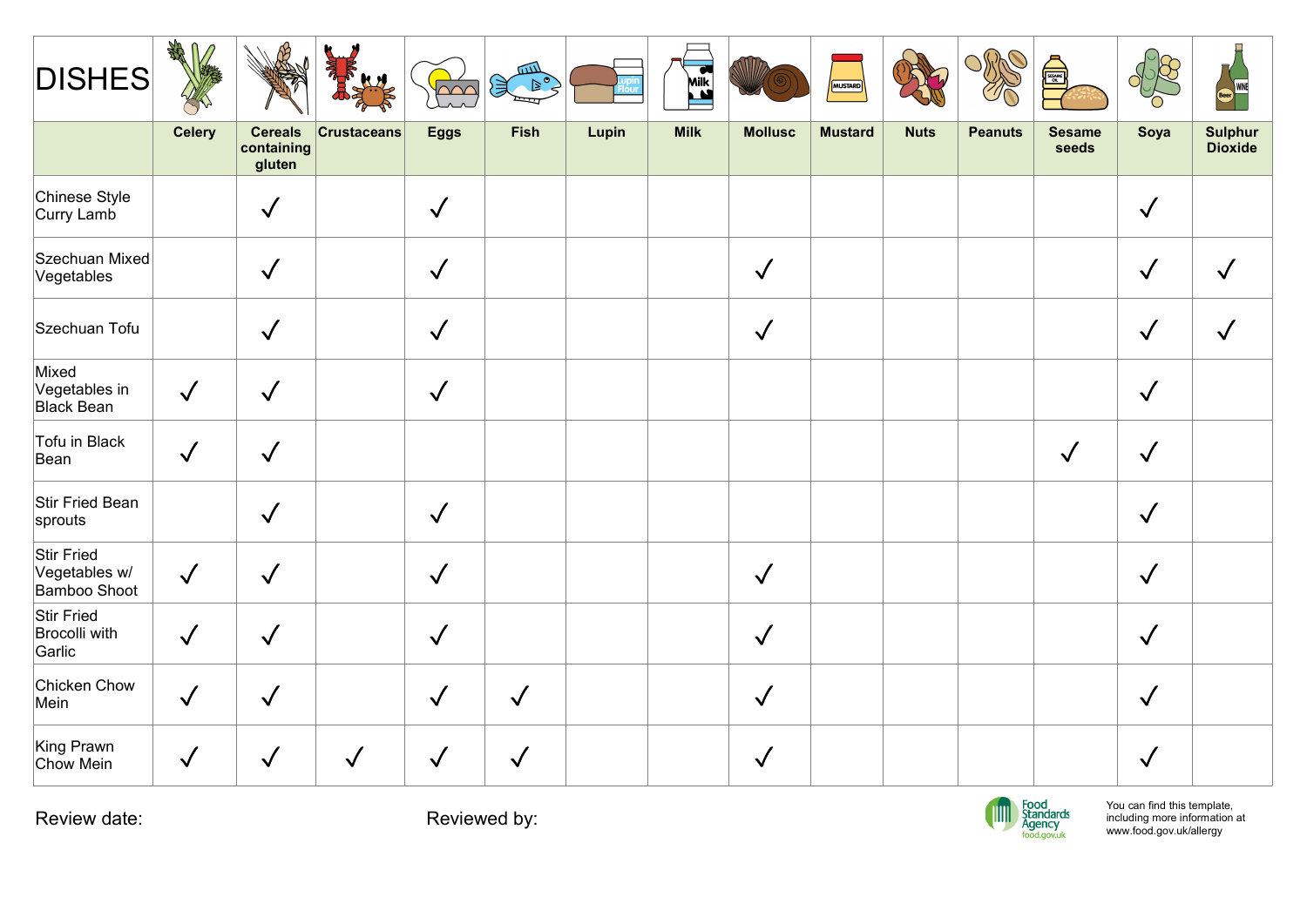| <b>DISHES</b>               | 绿几<br>$\sqrt{2}$ |                      |                    |                                                       | <u>tun</u><br>$\left( \begin{matrix} 1 & 0 \\ 0 & 1 \end{matrix} \right)$ | DISHES AND THEIR ALLERGEN CONTENT - TANOSHII RESTAURANT | Milk        |                | MUSTARD        |             | S              | <b>Alliance</b>                            | 858                                                                                     | Beer           |
|-----------------------------|------------------|----------------------|--------------------|-------------------------------------------------------|---------------------------------------------------------------------------|---------------------------------------------------------|-------------|----------------|----------------|-------------|----------------|--------------------------------------------|-----------------------------------------------------------------------------------------|----------------|
|                             | <b>Celery</b>    | <b>Cereals</b>       | <b>Crustaceans</b> | $\overline{\triangle\curvearrowright}$<br><b>Eggs</b> | $\equiv$<br><b>Fish</b>                                                   | Lupin                                                   | <b>Milk</b> | <b>Mollusc</b> | <b>Mustard</b> | <b>Nuts</b> | <b>Peanuts</b> | <b>Sesame</b>                              | Soya                                                                                    | <b>Sulphur</b> |
|                             |                  | containing<br>gluten |                    |                                                       |                                                                           |                                                         |             |                |                |             |                | seeds                                      |                                                                                         | <b>Dioxide</b> |
| Vegetarian<br>Chow Mein     | $\checkmark$     | $\checkmark$         |                    | $\sqrt{}$                                             |                                                                           |                                                         |             | $\checkmark$   |                |             |                |                                            | $\checkmark$                                                                            |                |
| Singapore Rice<br>Noodles   | $\sqrt{}$        | $\checkmark$         | $\sqrt{2}$         | $\checkmark$                                          |                                                                           |                                                         |             | $\checkmark$   |                |             |                |                                            | $\checkmark$                                                                            |                |
| Seafood Yaki<br>Udon        | $\sqrt{ }$       | $\checkmark$         | $\checkmark$       |                                                       | $\checkmark$                                                              |                                                         |             | $\checkmark$   |                |             |                |                                            | $\checkmark$                                                                            |                |
| Mee Goreng                  | $\sqrt{}$        | $\checkmark$         | $\checkmark$       | $\checkmark$                                          | $\checkmark$                                                              |                                                         |             | $\checkmark$   |                |             |                |                                            | $\checkmark$                                                                            |                |
| Chicken Phad<br>Thai        | $\sqrt{ }$       | $\sqrt{2}$           |                    | $\checkmark$                                          | $\checkmark$                                                              |                                                         |             | $\checkmark$   |                |             | $\checkmark$   |                                            | $\checkmark$                                                                            |                |
| Prawn Phad<br>Thai          | $\sqrt{ }$       | $\checkmark$         | $\sqrt{}$          | $\checkmark$                                          | $\checkmark$                                                              |                                                         |             | $\checkmark$   |                |             | $\checkmark$   |                                            | $\checkmark$                                                                            |                |
| Penang Char<br>Kway Teow    | $\sqrt{ }$       | $\checkmark$         | $\checkmark$       | $\checkmark$                                          | $\checkmark$                                                              |                                                         |             | $\sqrt{}$      |                |             |                |                                            | $\checkmark$                                                                            |                |
| Gluten Free<br>Rice Noodles |                  |                      |                    |                                                       |                                                                           |                                                         |             |                |                |             |                |                                            | $\checkmark$                                                                            |                |
| Chicken Fried<br>Rice       |                  | $\sqrt{ }$           |                    | $\checkmark$                                          |                                                                           |                                                         |             |                |                |             |                |                                            | $\sqrt{ }$                                                                              |                |
| King Prawn<br>Fried Rice    |                  | $\sqrt{2}$           | $\checkmark$       | $\checkmark$                                          |                                                                           |                                                         |             |                |                |             |                |                                            | $\checkmark$                                                                            |                |
| Review date:                |                  |                      |                    |                                                       | Reviewed by:                                                              |                                                         |             |                |                |             | IIII           | Food<br>Standards<br>Agency<br>food.gov.uk | You can find this template,<br>including more information at<br>www.food.gov.uk/allergy |                |

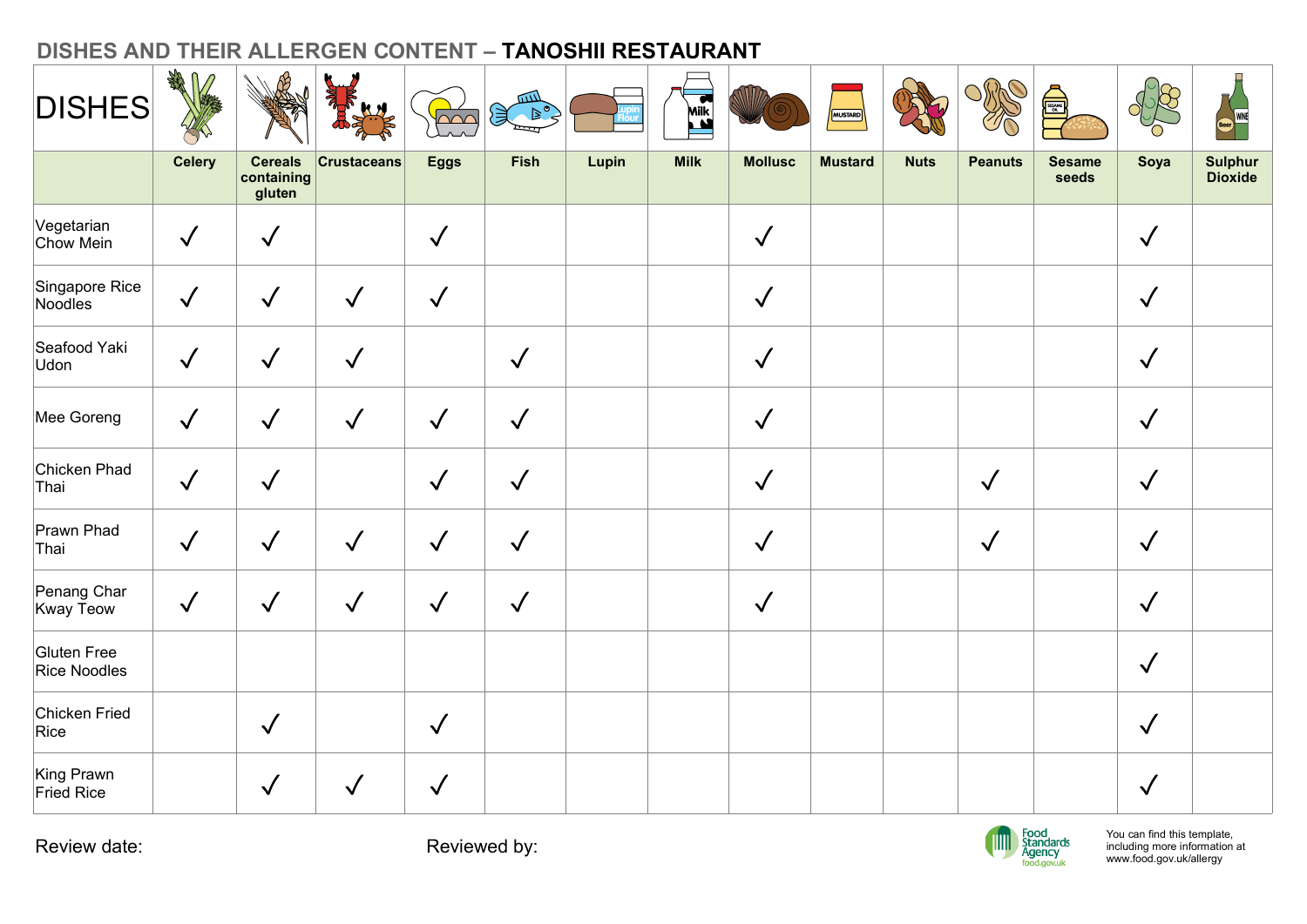| <b>DISHES</b>         | A<br>$\sqrt{2}$ |                                                |                 | $\sim$       | للللآ<br>$\mathbb{R}^{\circ}$<br>$=$ |            | <b>Milk</b> |                | MUSTARD        |             | S              | SESAME                 | $\frac{1}{\sqrt{\alpha}}$<br>'n | Reer<br>Reer<br>Secrets          |
|-----------------------|-----------------|------------------------------------------------|-----------------|--------------|--------------------------------------|------------|-------------|----------------|----------------|-------------|----------------|------------------------|---------------------------------|----------------------------------|
|                       | <b>Celery</b>   | <b>Cereals</b><br>$ $ containing $ $<br>gluten | $ $ Crustaceans | <b>Eggs</b>  | Fish                                 | Lupin      | <b>Milk</b> | <b>Mollusc</b> | <b>Mustard</b> | <b>Nuts</b> | <b>Peanuts</b> | <b>Sesame</b><br>seeds | Soya                            | <b>Sulphur</b><br><b>Dioxide</b> |
| Nasi Goreng           |                 | $\checkmark$                                   | $\sqrt{2}$      | $\checkmark$ |                                      |            |             |                |                |             |                |                        | $\checkmark$                    |                                  |
| Special Fried<br>Rice |                 | $\checkmark$                                   | $\sqrt{2}$      | $\sqrt{}$    |                                      |            |             |                |                |             |                |                        | $\checkmark$                    |                                  |
| Egg Fried Rice        |                 | $\checkmark$                                   |                 | $\checkmark$ |                                      |            |             |                |                |             |                |                        | $\checkmark$                    |                                  |
| Steamed Rice          |                 |                                                |                 |              |                                      |            |             |                |                |             |                |                        |                                 |                                  |
| Coconut Rice          |                 | $\checkmark$                                   |                 |              |                                      |            |             |                |                |             |                | $\sqrt{2}$             |                                 |                                  |
| Chips                 |                 |                                                |                 |              |                                      |            |             |                |                |             |                |                        |                                 |                                  |
| Chilli Oil            | $\checkmark$    | $\checkmark$                                   |                 |              | $\sqrt{2}$                           |            |             |                |                |             |                |                        | $\checkmark$                    |                                  |
| Duck Pancake          | $\sqrt{ }$      |                                                |                 | $\checkmark$ |                                      | $\sqrt{ }$ |             |                |                |             |                |                        | $\checkmark$                    |                                  |
| Duck Sauce            |                 | $\checkmark$                                   |                 |              | $\checkmark$                         |            |             | $\checkmark$   |                |             |                |                        | $\checkmark$                    |                                  |
| Gyoza Sauce           |                 | $\checkmark$                                   |                 |              | $\checkmark$                         |            |             |                |                |             |                |                        | $\checkmark$                    |                                  |